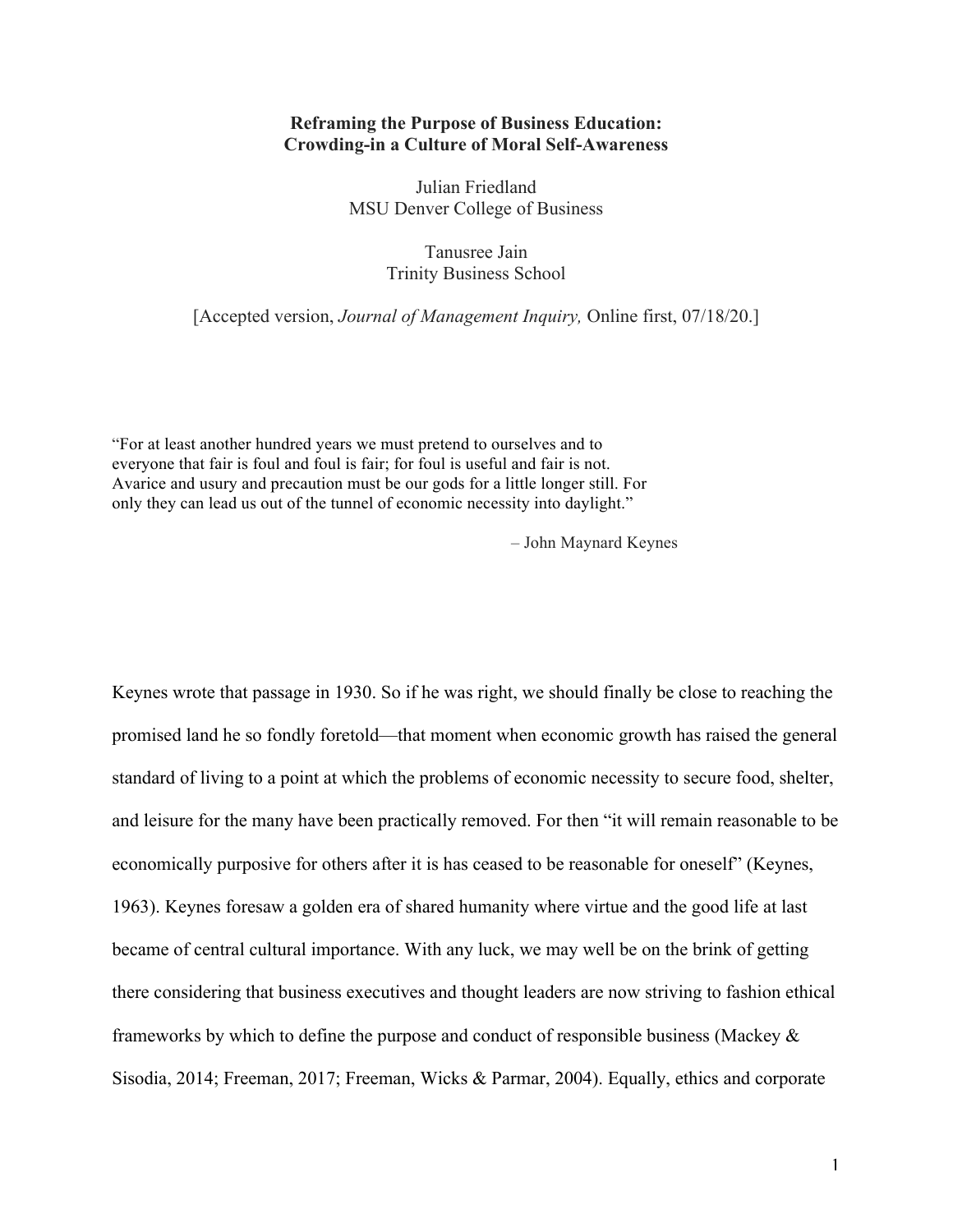social responsibility are taken increasingly seriously by academics and business schools alike (Christensen et al., 2007; Burchell et al., 2015; Doherty et al., 2015; Matten & Moon, 2004). More than 90% of CEOs recognize the importance of sustainability for corporate profits and success. In addition, learning about CSR is a priority for about 88% of business school students, with up to 67% of them wanting to incorporate environmental sustainability into their career choices. This demand for sustainability both from corporates as well as students has resulted in an increase in mandatory business and society courses in business schools from 34% in 2001 to 79% in 2011 (Hoffman, 2018). In this manner, workplace postmaterialism (Giacalone & Jurkiewicz, 2004), spirituality (Fry, 2003), and new virtue-based alternatives to financial hedonism (Edelson, 2017) point to the kind of progress Keynes intimated.

In the business world, the notion that the purpose of the business is to make profits for its owners under the shareholder primacy paradigm has been severely criticized and appears to be undergoing somewhat of a transition (Freeman & Ginena, 2015). For example, Jack Welch, the former GE chief, who was once widely regarded as the father of the shareholder value movement was later quoted as saying that, "On the face of it, shareholder value is the dumbest idea in the world." (Guerrera, 2009). Perhaps most surprising is how some of the world's largest businesses and institutional investors, such as Unilever and Blackrock, are altering their business strategies by pro-actively including a social purpose (Fink, 2018). In terms of business school education, a growing interest in CSR and sustainability in MBA programs has been reported in the Times (UK) (Finn, 2008). Similarly, Ethical Corporation suggested that business schools emphasizing CSR as a core element are likely to be at a competitive advantage (Balch, 2007). Not surprisingly, a widespread commitment toward CSR education was found in leading business schools, both in North America and Europe (Christensen et al., 2007; Moon & Orlitzky, 2011).

 $\mathfrak{D}$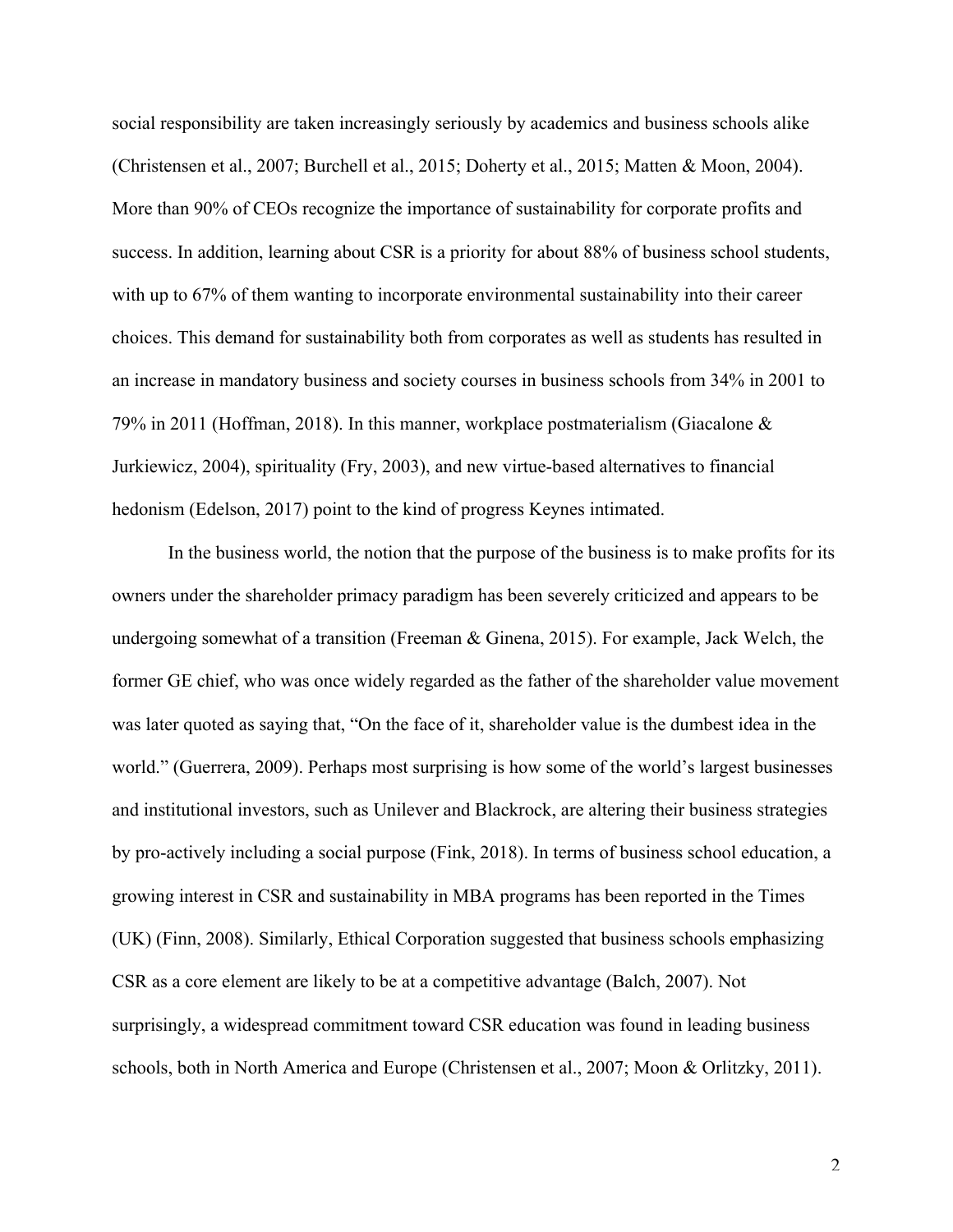In addition, an increasing number of business schools are now signatories of the UN's Principles of Responsible Management Education (PRME) that calls on business schools to integrate ethics, CSR and sustainability into their core activities (Burchell et al., 2015). PRME is increasingly viewed by scholars as an opportunity 'not only to rethink what is being taught in business schools, but also to question the pillars upon which management education was built' (Rasche & Escudero, 2010, p. 246). In this vein, even prestigious business school accreditors such as EQUIS, AACSB and AMBA emphasize integrating ethics, responsibility and sustainability components in business school education.

Despite these developments, there is an emerging parallel debate on the redundancy of university education in general, and business schools in particular (Economist, 2016). For example, there is now a cottage industry of celebrity entrepreneurs encouraging the youth to opt out of college altogether (Byrne, 2010). The legendary investor Peter Thiel offers a \$100,000 fellowship to students to do just that (Greathouse, 2012) while others characterize college in general as a colossal waste of time and money (Caplan, 2018). Leading Fortune 500 companies have started skipping degree requirements for certain jobs (AthensCEO, 2018). With top schools such as Harvard, Stanford, and MIT now providing free massive open online courses (MOOCs), these changes, together with increasing numbers of competitors offering consulting and training courses, continue to pose a credible market threat to more costly and time-consuming college programs (Pfeffer & Fong, 2002). Although to date, these trends have mostly affected nonbusiness programs, we argue that the market for MBAs is not immune to these changes. While enrollments at many traditional non-profit colleges and business schools remained relatively strong through 2017 (NSCRC, 2017), they have begun to drop off significantly over last two years, as more students are choosing reputable lower-tuition options, a pattern which is likely to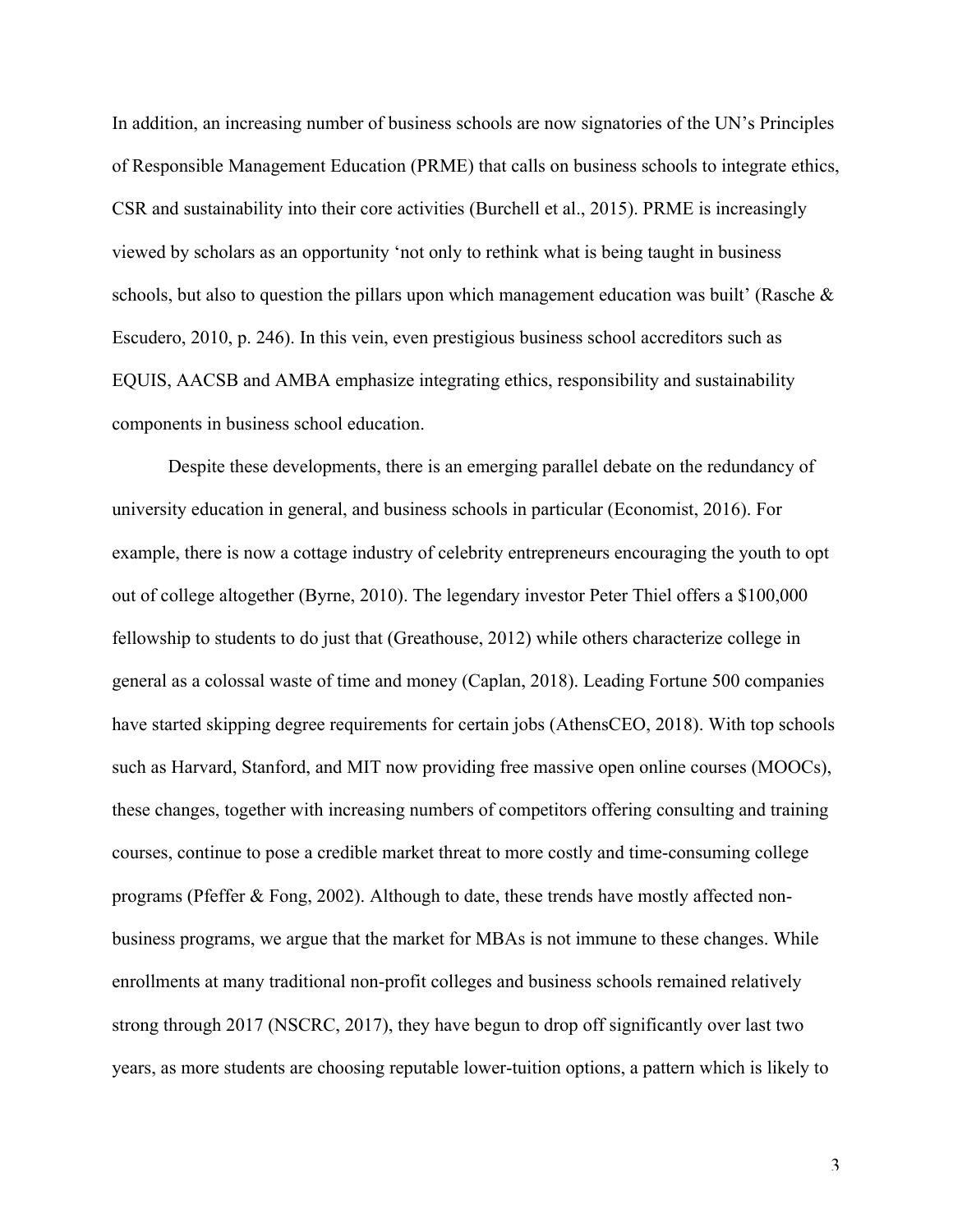intensify as the fertility slump of the Great Recession is felt (Conley, 2019). Indeed, the top 10 U.S. MBA programs have experienced significant declines in applicants with many in the double digits (Byrne, 2019). Such trends send an underlying message that college in the U.S., and perhaps the rest of the world, has become a bloated market bubble that is likely to burst once the wider population recognizes that myriad college programs are plausibly not worth the expense.

This market pressure for quick success on both students as well as business schools as institutions coupled with the rather simplified translation of time spent in pursuing a higher education into purely economic terms, results in the latter adopting a single-minded focus on justifying the student's return on investment. To deal with this crisis, universities attempt to promote themselves through high-profile movers and shakers who happen to be among their graduates—or may not even have graduated at all—Mark Zuckerberg and Bill Gates each received honorary degrees from their common alma mater long after they had dropped out. To stay relevant in this market, there is an increasing tendency to promote business school education as a shortcut to higher earnings. Indeed, financial success remains by far the most common metric that business schools continue to rely upon to help them stand out from the crowd (Feloni & Baer, 2014). Fueling this trend are influential rankings such as the Financial Times placing the most importance on expected future compensation and value for money (Ortmans, 2018). The latest Businessweek global ranking only includes 5 schools outside the U.S. in the top 50 as a result of expected future compensation being the number 1 factor of survey respondents (Businessweek, 2018). Consequently, such metrics may have become more important to recruiters than academic quality (Byrne, 2011). Collectively, this phenomenon equates individual and business success with financial success, proliferating a distorted view of what success means both in terms of business and profession.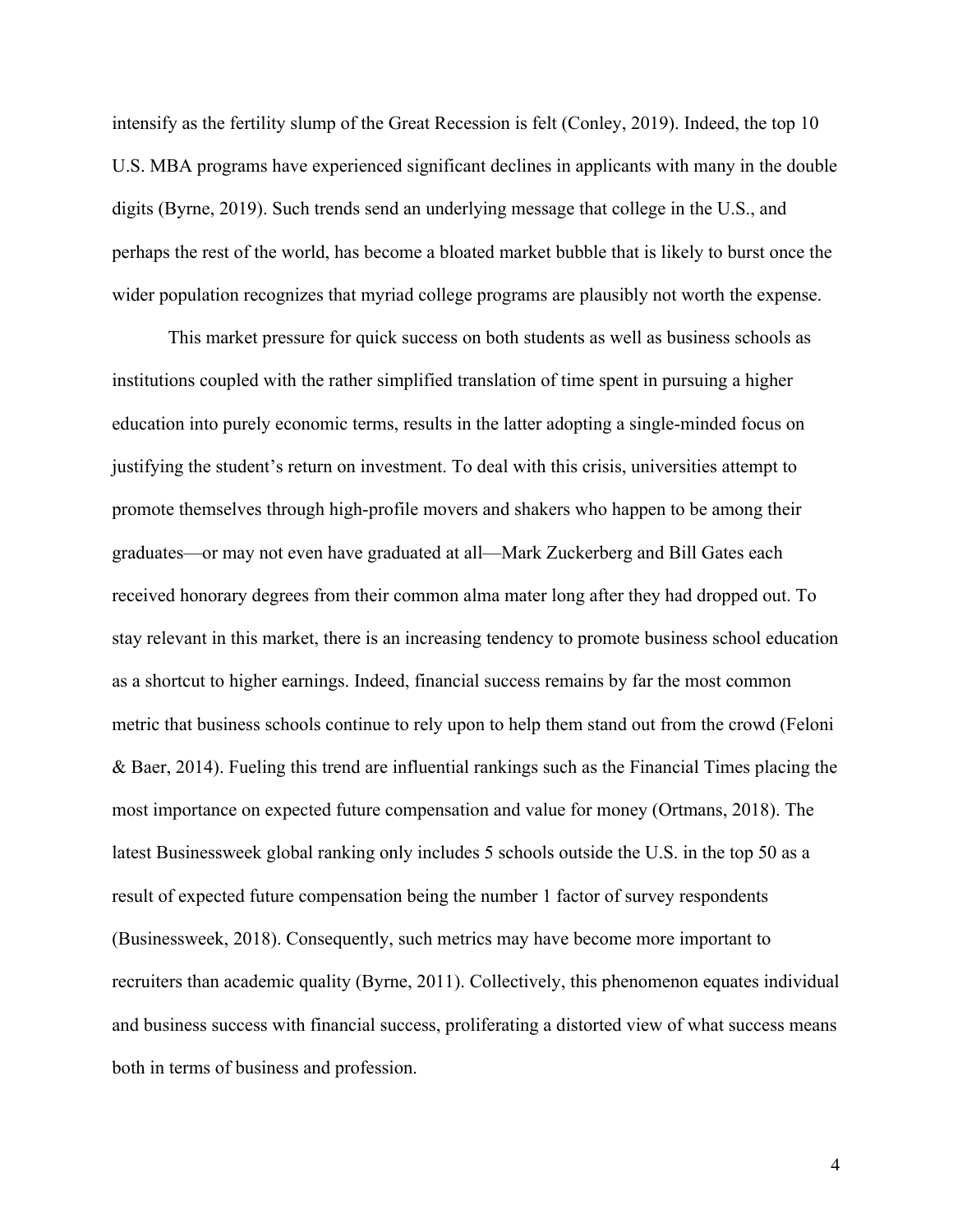This mindset has been reinforced through well over a generation of economic incentives, which have created a cultural environment in which civic virtues have atrophied from disuse (Bowles, 2016). Unfortunately, neoclassical economic thinking has long held that personal preferences and incentives are separable—that is the former are merely additive and thus inert where incentives are concerned. This is because the *homo-economic* paradigm of human nature assumes that agents are only ever motivated by self-interest alone. Therefore, their personal preferences including ethical values have little or no effect on actual behavior. However, we now know that this once bedrock assumption is in fact false, for it has been repeatedly shown in countless studies that moral and other non-economic motives are often crowded out by explicitly financial incentives (Sandel, 2012). Indeed, an example of this crowding out effect is abundantly evident here as the very purpose of a college education has gradually shifted over a single generation from being construed as a collectively valuable social good and avenue for personal edification to becoming a mere means of securing a lucrative occupation (Natale & Doran, 2012).

In such a markedly instrumentalist climate, it is easy for business schools to crowd out genuine commitment to social purpose in their graduates. Yet at the same time, the demand for it is evident and growing faster than ever given widespread student interest in ethics and social responsibility (Scott, 2015; NUS, 2019). There are differing perspectives on how business schools as institutions can embrace morality. One view is that institutional morality can be deduced from the individual morality of its key office bearers and as such an account of institutional morality involves unpacking the level of individual morality. At the same time, an alternative view suggests that institutional morality can be functionally deduced from the purpose of the institution and its likely effects (Hardin, 1988). Per this view, the rules and norms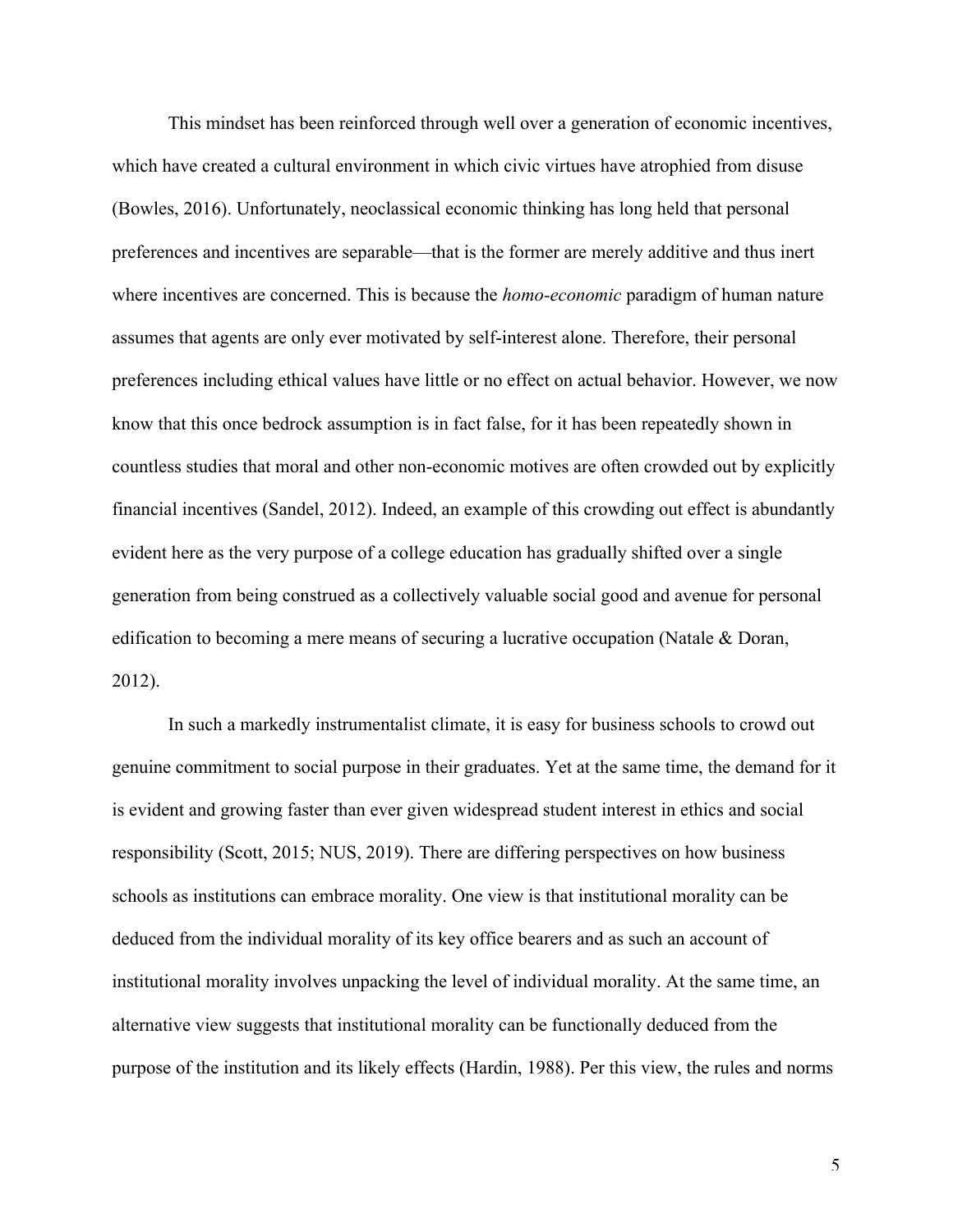guiding the actions of individual office bearers are "determined by the functional relationship of their actions to the general purpose of the institutions" (Hardin, 1996: 127). In this essay, we adopt the latter view of institutional morality by integrating the institutional purpose debate. We argue that business schools now need to take the bull by the horns and reframe their conception of business purpose beyond mere financial success (Giacalone & Thompson, 2006; Giacalone & Promislo, 2013), failing which they are likely to suffer significant reputational loss if they are seen as dragging their feet against this broader social movement (Taylor, 2020). To achieve this aim, we offer a motivating strategy for crowding in a culture of professional ethics based on the concept of moral self-awareness, an evolving aspirational mindset informed by reflection on moral identity, namely what one's actions say about oneself given their positive or negative impacts on others and society (Friedland  $\&$  Cole, 2019). We begin by describing the current existential crisis in business purpose and introduce the concept of moral self-awareness as a motivational corrective. We then explain how crowding in a culture of moral self-awareness in business schools may require (1) reframing the purpose of business, (2) reframing the meaning of professional success, and (3) reframing the ethos of business education itself.

#### **A Crisis of Purpose**

The current existential crisis that business schools find themselves in is akin to the one medical and law schools in the U.S. endured a century ago before fashioning overarching standards of professional conduct and developing clearly articulated social missions via respected professional associations (Pfeffer & Fong, 2004; Khurana, 2007). Though law and medicine gradually evolved to embrace compulsory professional ethics oaths reifying their respective social missions, business schools and their accreditors have yet to follow suit (Friedland, 2012). While standalone courses on ethics and corporate responsibility are gradually being introduced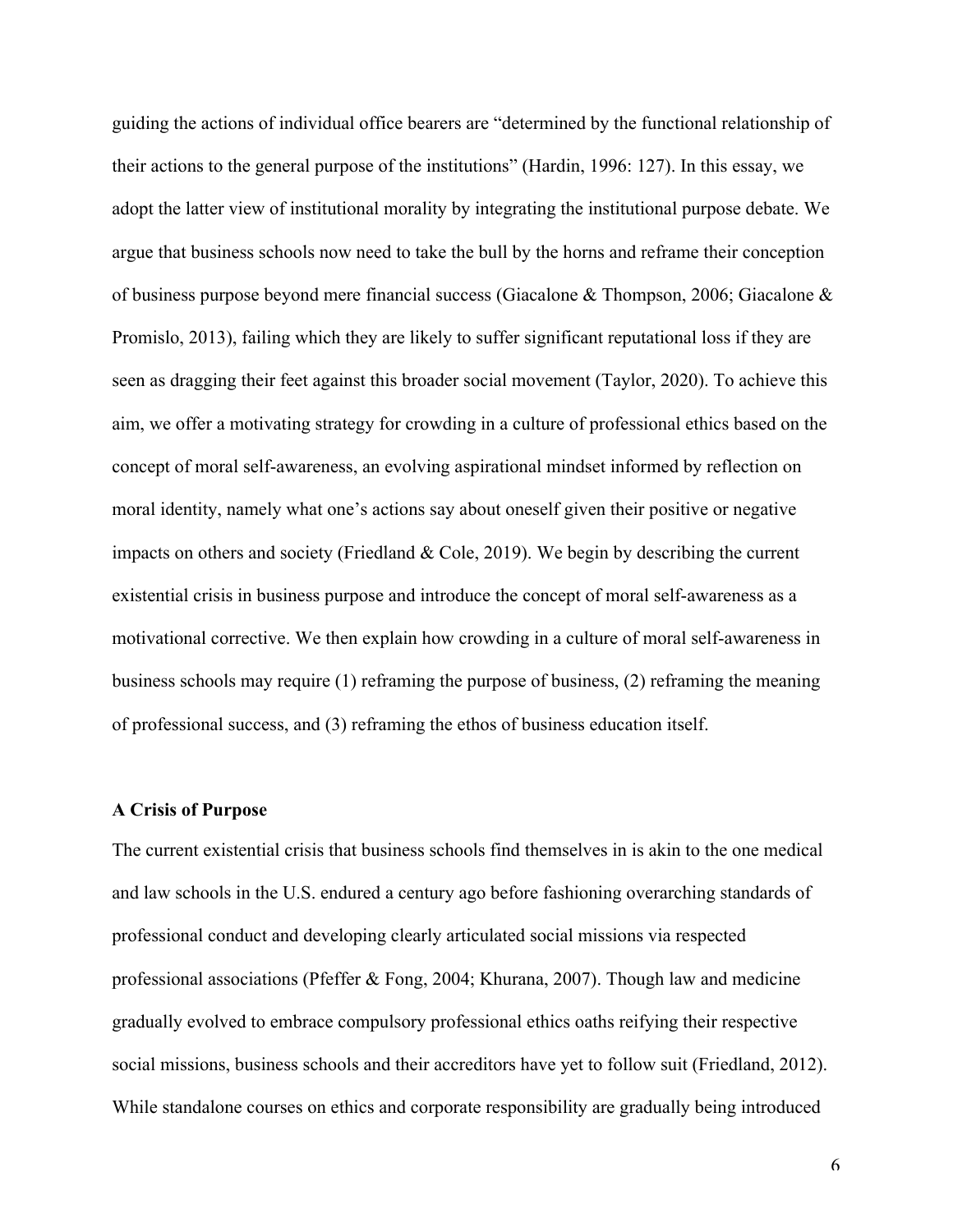across business school curricula, they continue to take a back seat in business school promotion (Navarro, 2008). This is because personal wealth remains the imprimatur of business success par excellence.

Whereas, given the increasing price tag of U.S. college programs as compared to the cost of college education in the rest of the developed world, a heightened focus on the students' return on investment is understandable particularly in the US context (Rothman, 2016), there is no evidence to indicate that lower relative cost has made European business schools on the whole any more focused on ethics and social responsibility (Parliament UK, 2018). This should not be surprising as the creeping marketization of nearly every aspect of life, including higher education, has become a global cultural and behavioral problem for which it is often difficult to find clear corrective solutions (Bowles, 2016). Financial incentives have become ubiquitous, gradually crowding out other concerns such as the civic and prosocial (Atiq, 2014). For instance, a formidable stream of management literature over the last 40 years has focused on the business case for CSR or sustainability by emphasizing on its instrumental benefits (Bhattacharya & Sen, 2004; McWilliams et al., 2006; Orlitzky et al., 2003; Tang et al., 2012), justifying prosocial activities merely on economic grounds (Gond et al, 2009) without adequately discussing pressing normative questions on the conditions under which and the approaches through which firms should or should not engage in CSR - irrespective and independent of its financial implications (Margolis et al., 2009; Jamali et al., 2018). Such an instrumental motive behind prosocial behaviors results in crowding out of the ethical reasons of being prosocial on one hand, while at the same time diminishing the ethical value of unprofitable prosocial behaviors (Gond et al., 2009).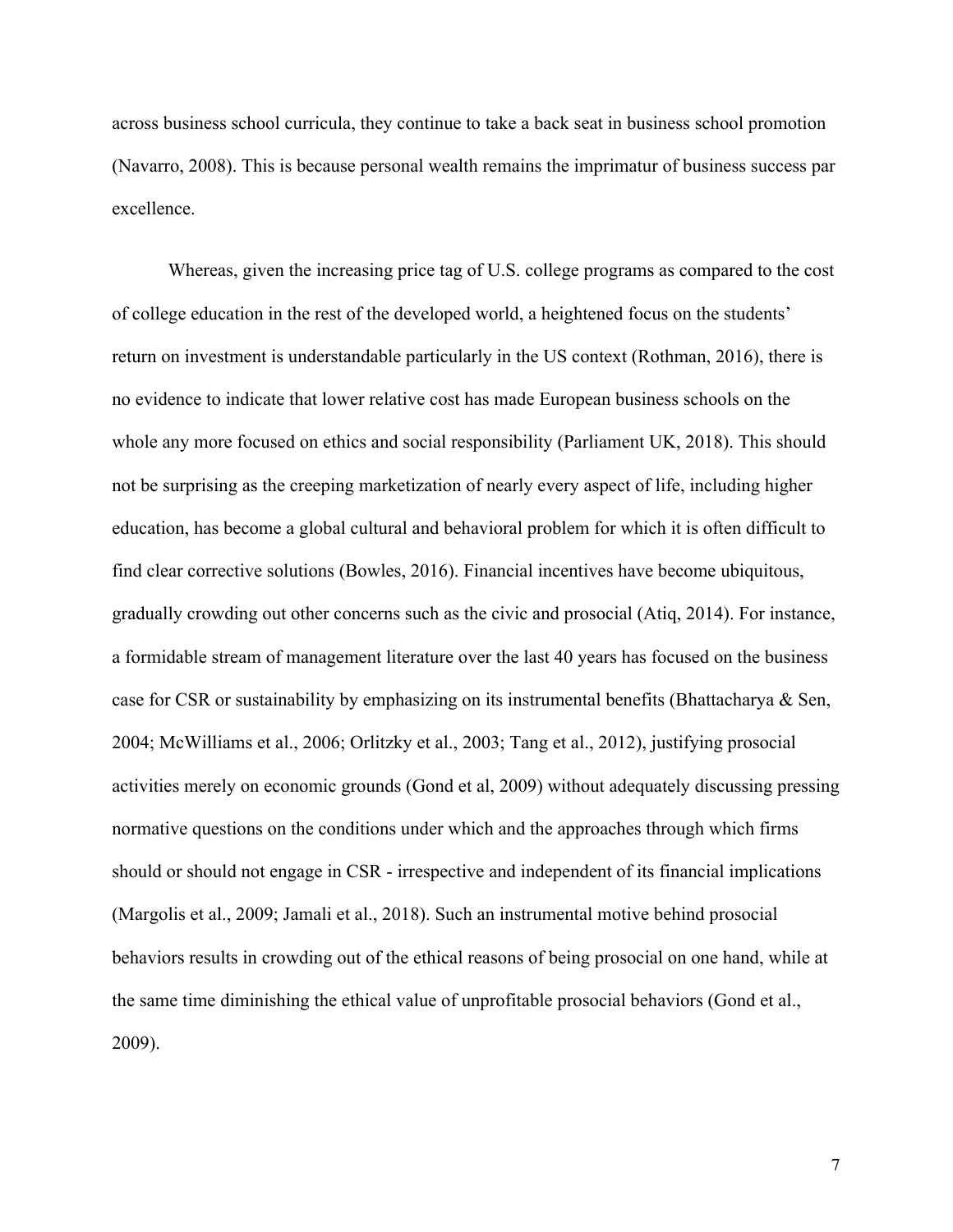In many instances, such an amoral stance results in applauding organizations that may be morally corrupt yet prosocially visible. Indeed, several high-profile business leaders now find themselves caught up in reputational storms due in large part to lacking a systematic prosocial policy (Jain, 2017). Ethics scandals from Volkswagen and Wells Fargo to Uber, Ryanair and Facebook have jolted executive suites into realizing that stakeholders increasingly expect the businesses to go beyond feel-good philanthropy and social responsibility integration into business strategy, towards questioning the very essence of their business purpose (Bansal, 2019). For example, the Business Roundtable, an influential group of 200 CEOs, have upgraded their definition of corporate purpose by placing an equal emphasis on corporate responsibilities towards stakeholders (such as customers, employees, suppliers, and the environment) at par with shareholder responsibilities (MacLellan, 2019). Larry Fink, CEO of Blackrock, the world's largest investment firm, publicly announced in his 2018 letter to CEOs, that Blackrock now expects corporations to publicly articulate a strategic framework for long-term value creation reviewed by the board of directors (Fink, 2018):

"Companies must ask themselves: What role do we play in the community? How are we managing our impact on the environment? Are we working to create a diverse workforce? Are we adapting to technological change? Are we providing the retraining and opportunities that our employees and our business will need to adjust to an increasingly automated world? Are we using behavioral finance and other tools to prepare workers for retirement, so that they invest in a way that will help them achieve their goals?"

To back these claims, the company joined the Climate Action 100+, a group of the world's largest investors that pressure companies to act on climate change. It has also created a \$50 billion platform of dedicated sustainable investment solutions that align capital with certain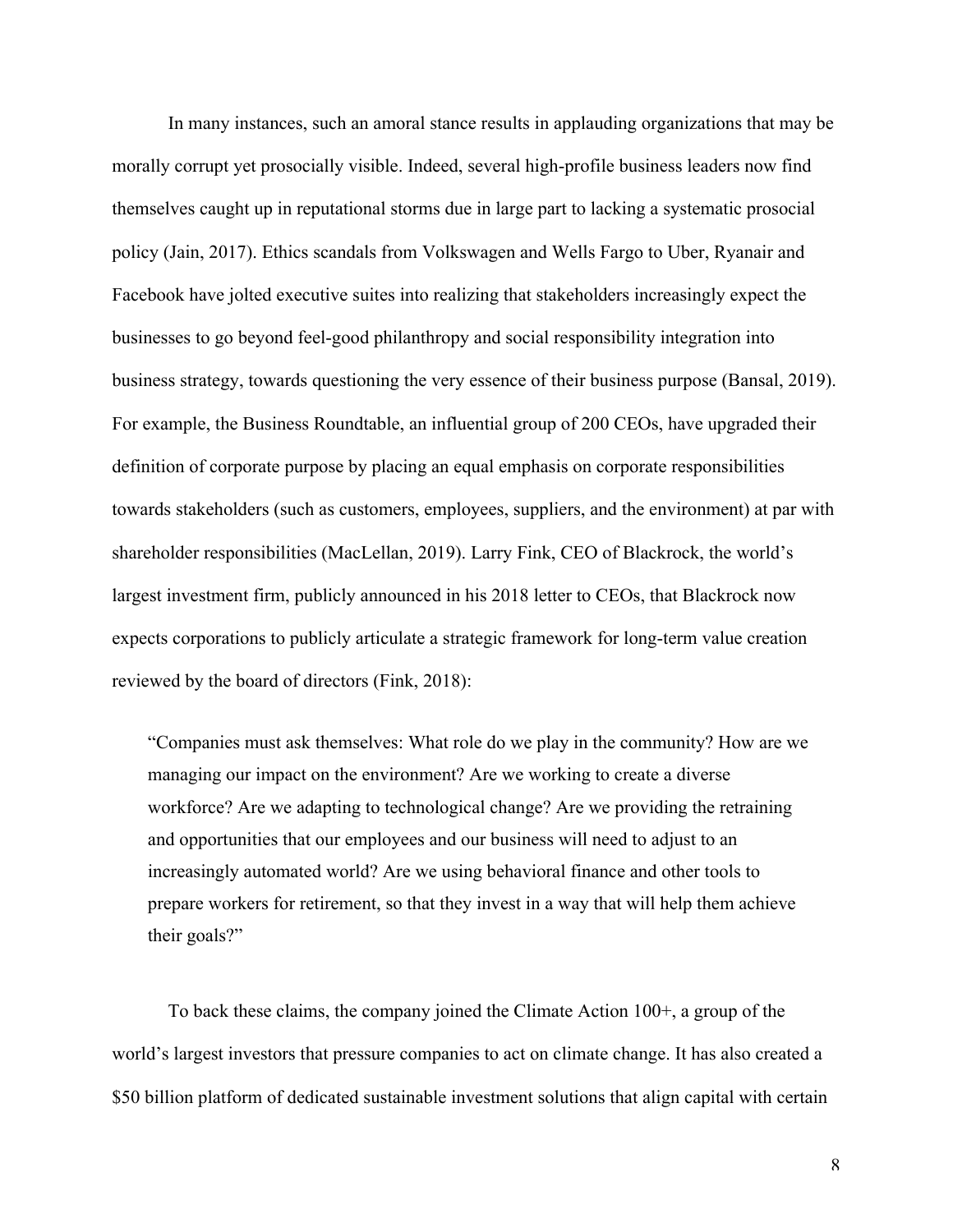behaviors, activities or outcomes via ESG (Environment, Social & Governance), thematic, and impact approaches (Holger & Sardon, 2020). This includes \$40 billion in clean energy investments and \$500 billion in investment solutions that eliminate exposures to certain sectors or activities through screened solutions.

Still, there remains much skepticism of leaders' intentions to act responsibly towards their stakeholders and society (Gratton, 2013) in a fashion that goes beyond appropriate public posturing (Jain, 2018). That is, there can be loose coupling between the image that companies project to stakeholders and society through their CSR and social impact programs and the real purpose behind a firm's existence (Jain, 2017). For example, Facebook CEO Mark Zuckerberg, seems to be at crossroads regarding what his company stands for. On one hand, there is the shareholder value and on the other, there is the social responsibility to curate the site by filtering out false and manipulative content that may undermine democracy and the wellbeing of its users. Notably, Zuckerberg originally dismissed the suggestion that Facebook had enabled a false news thereby facilitating interferences in democratic political processes.

We suggest that executives who persist in maintaining the outdated shareholder value myth (Stout, 2012) are engaging in a denial perhaps best described as a kind of existential "bad faith" (Sartre, 1993; Ashman, 2007). For too long, many business leaders have indulged in a similar kind of bad faith emblematic of their own denial that their companies have moral obligations for their impact (including unintentional) on society. Bad faith in the business leadership sense is a kind of rationalizing self-deception that spares one the trouble of making a courageous decision that challenges conventional wisdom (Ashman, 2007). It is something everyone engages in from time to time simply to get through the daily demands of social and organizational contexts, but overcoming it at defining moments is the mark of genuine ethical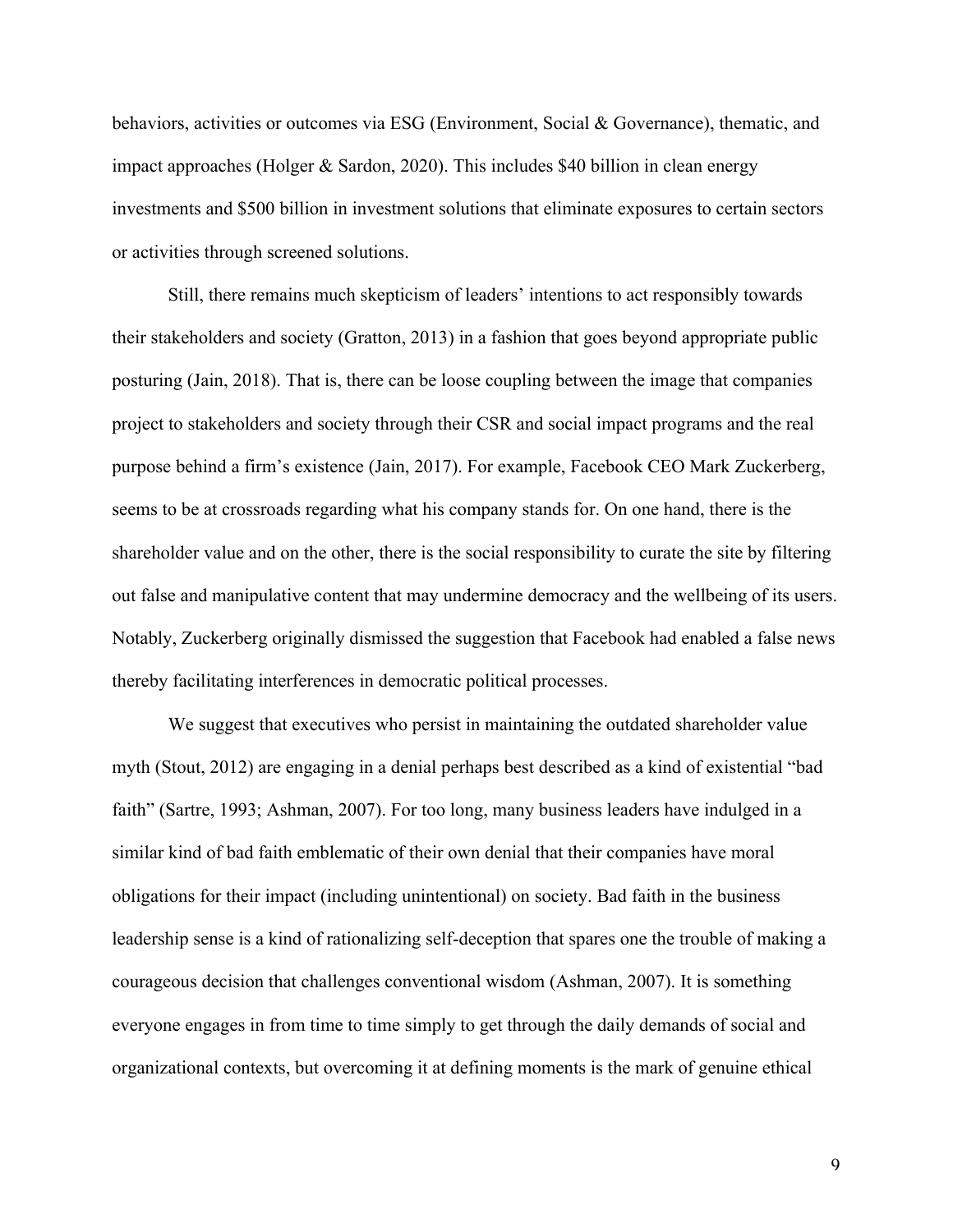leadership (Badaracco, 1997). We suggest such considerations can be anchored by a unifying conceptualization of the core social impact—or purpose—the business fulfils. A recent survey of 3800 respondents conducted by the London Business School reports that fostering a responsible culture, demonstrating integrity and a commitment to long-term sustainability has become as crucial as maximizing shareholder returns (2013). This dual-purpose push is coming in part from ethical consumers who increasingly recognize that CSR from the sidelines is no longer enough (Harrison et al., 2005) and who reward responsible companies through brand loyalty, while punishing irresponsible ones (Bhattacharya  $\&$  Sen, 2004). Further pressure on organizations comes from the increasing evidence that links Anthropocene, specifically corporate actions, to the effects of climate change that is devastating for all humanity across the developed and the developing world (Hoffman & Ehrenfeld, 2017). As a result, investors and business leaders are coming to grips with the realization that short-term profitability and long-term sustainability may be in conflict and that CSR and sustainability must thus move beyond an afterthought to an integration at the strategic level (Jain & Jamali, 2017) toward what Battilana et al. refer to as the dual-purpose model (2017).

However, the search for win-win scenarios results in a myopic focus on primary stakeholders, constraining firms to get involved in solving broader societal problems (Barnett, 2019). Therefore, a single-minded focus on the economic strategies of business success inherently neglects the existential question of the purpose of the business organization, business education and the quality of our professional lives within it, that essentially calls for a holistic systems level change (Williams et al., 2017; Bansal, 2019). Business schools must hence refocus their efforts to train ethical leaders in honing the kind of social vision now required to overcome such bad faith and manage for long-term success. This will require reframing their conception of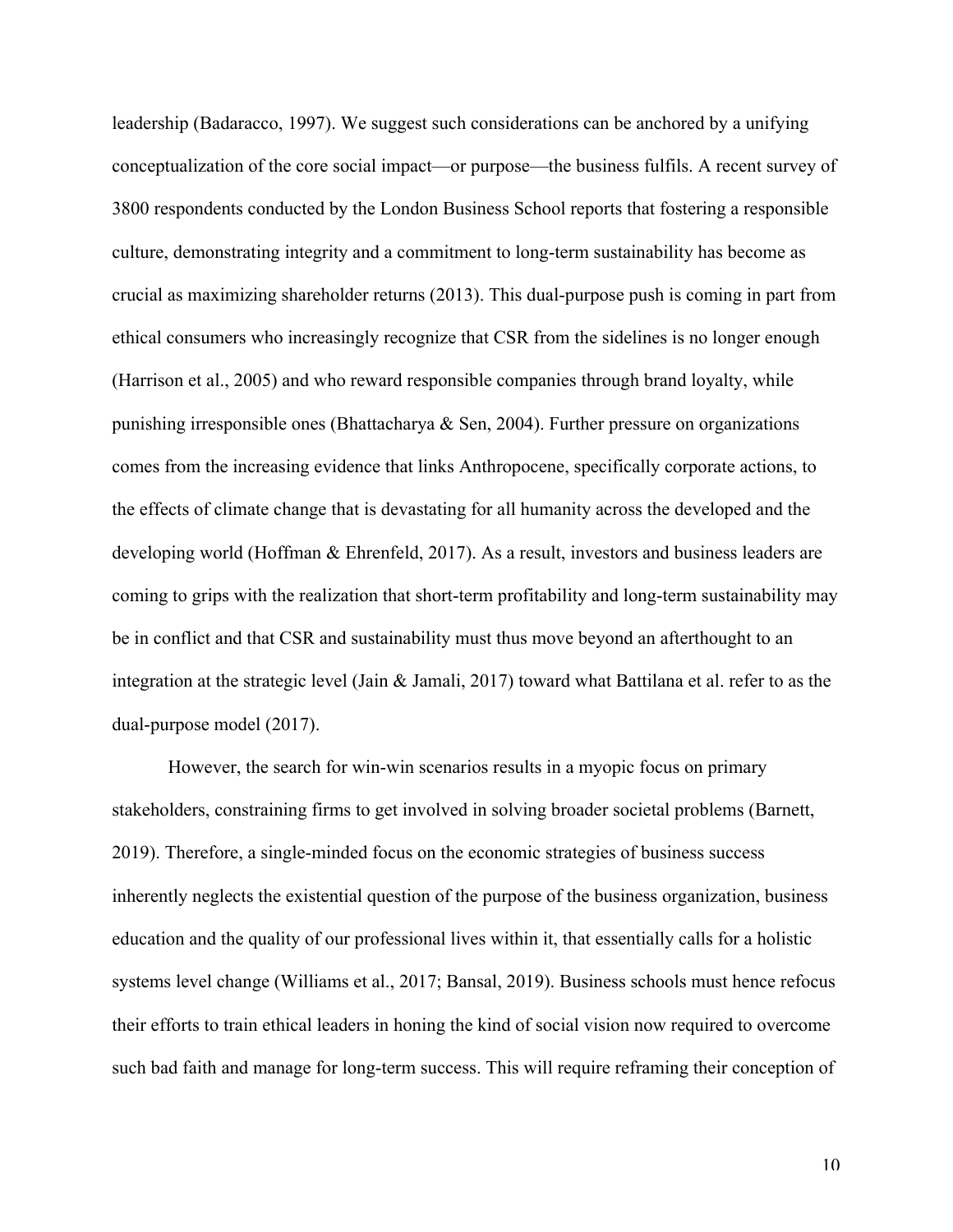success beyond mere financial performance which is increasingly perceived as a liability since the global financial crisis of 2008 (Moules, 2015). We suggest this can be effectively accomplished by leveraging the motivational power of moral self-awareness.

#### **Moral Self-Awareness**

The social psychological literature has established a relationship between the self-importance of moral identity and moral thought and action (Aquino & Reed II 2002; Reed II & Aquino 2003). The wider literature on civic mindedness indicates that pride and shame are the most effective moral motivators of civic behavior (Bowles, 2016). To this end, there is evidence that ethical consumers are happier and have stronger repurchase intentions when motivated by their moral self-image than when motivated by more traditional moral emotions such as guilt and empathy (Hwang & Kim, 2016). This indicates that individuals are more likely to engage in responsible economic behavior when focusing on how their actions reflect upon themselves than when focusing solely on the potential harm they may be alleviating.

Moral self-awareness (MSA) is a 4-stage evolving mindset informed by reflection on moral identity, namely what one's actions say about oneself given (a) the negative impact on others or society that one's action may effect, and (b) what one contributes to others and/or society by taking a given action (Friedland & Cole, 2019). The MSA model builds on the moral identity literature established by Aquino by elaborating it into an evolving mindset. It also overlaps with the civic aspects of the Kohlbergian moral development literature but without that framework's reliance on contractarian and deontic theoretical constructs that Kohlberg himself suspected no more than 20 percent of the general population ever acknowledges (Kohlberg, 1984). As such, driven mainly by pride and potential shame avoidance, MSA suggests that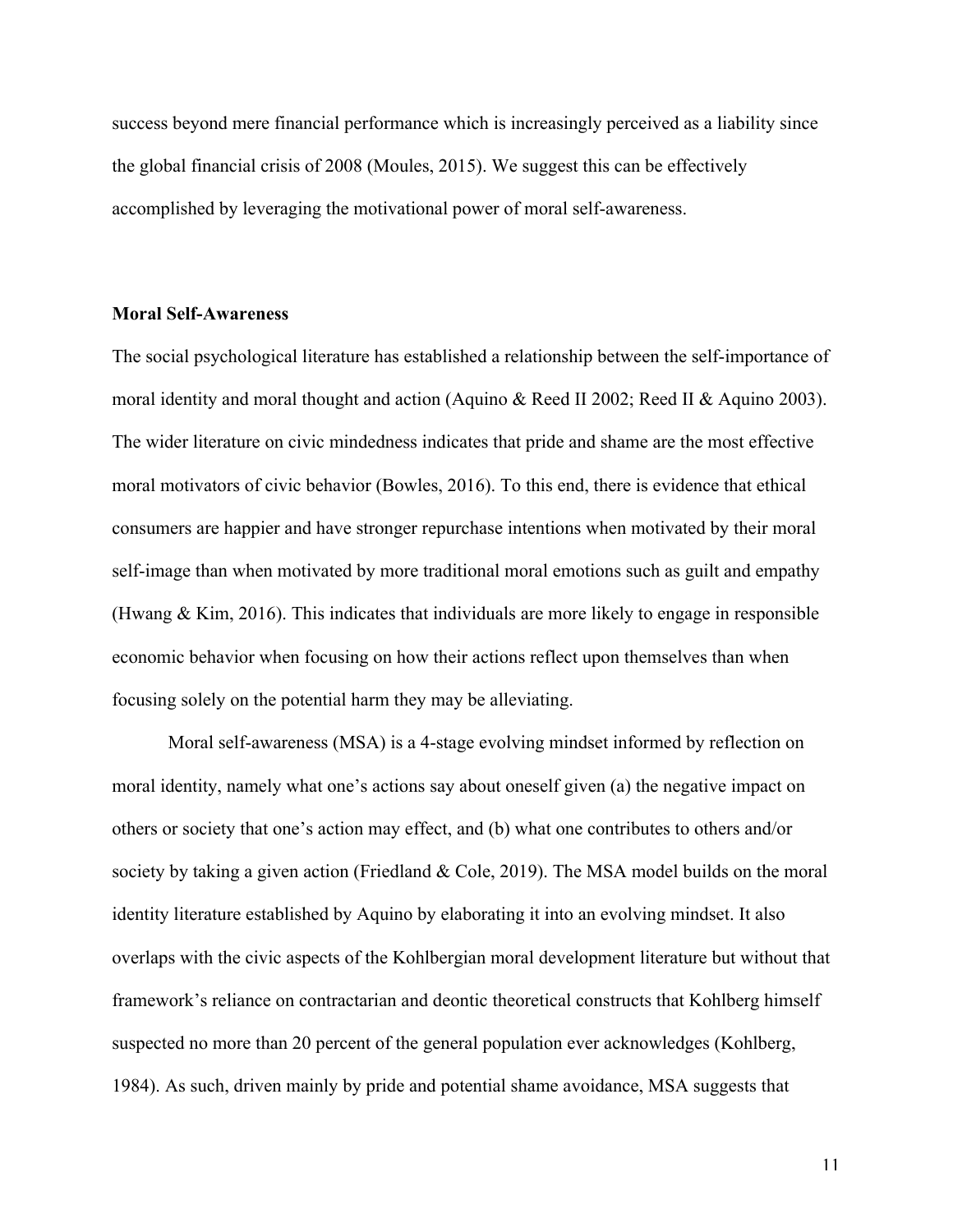painful emotional triggers of shame, guilt, and empathy become progressively less important at each successive stage of self-awareness, ultimately becoming unnecessary at the highest level of awareness. In this manner, the MSA approach relies on the more basic level of prosocial selfreflection that does not require adherence to abstract philosophical concepts, thus holding far greater potential to motivate a majority of actors. We discuss the four stages of the MSA framework below and how they may be leveraged system-theoretically.

#### *MSA Level 1 - Social Reflection*

At the first level, individuals rely chiefly upon negative feedback from observers in order to guilt or shame them into changing their behavior. Taking an example from the college classroom, even after being primed in a Tragedy of the Commons experiment to be self-interested, subjects gradually learned to temper their self-interest in subsequent rounds of decision-making after being shamed by other subjects left with fewer resources (Sadowski et al., 2013; 2015). Eventually, all subjects showed preference for lowered individual returns in favor of equitable and sustainable longer-term outcomes. This type of experiment demonstrates the power of negative feedback in inhibiting individual behavior that negatively impacts others.

## *MSA Level 2 - Self-Reflection*

At the second level, individuals become more self-reflective. Rather than relying solely on outside observers to bring negative impacts on others to their attention, actors themselves start to take on the role as their own source of feedback. The mechanism by which this self-reflection occurs is observation of others' behavior or an extension of consideration beyond everyday stakeholders. Taking another example that might function in a classroom context, Cialdini et al.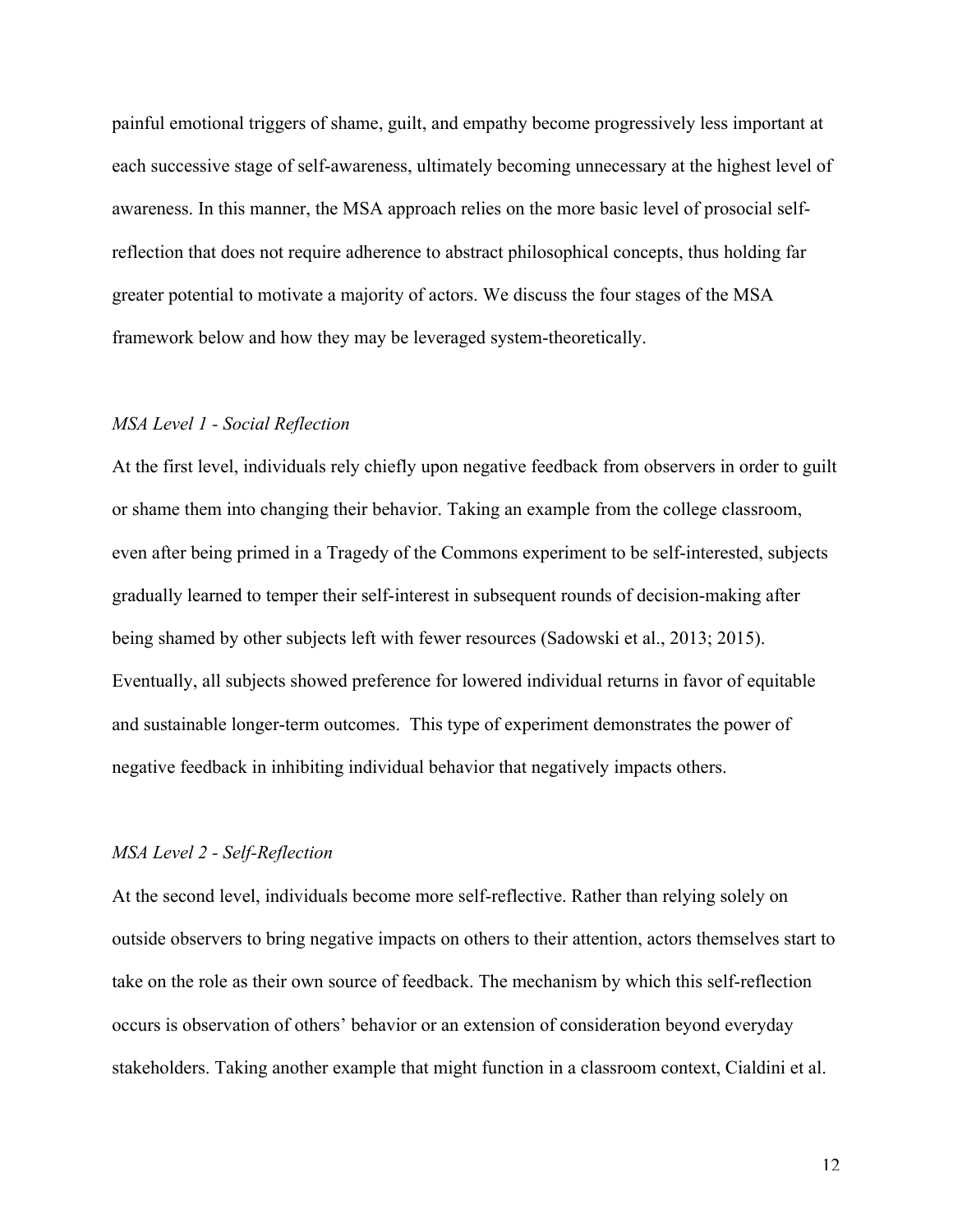(1991) showed that subjects were 2.5 times less likely to litter in a room containing swept litter than in an unswept litter-strewn room. Observing the swept nature of the litter informs the observer that a clean room is desirable, thereby increasing the propensity of the observer to join in to help keep the room clean.

#### *MSA Level 3 - Anticipatory Self-Reflection*

At the third level, individuals start to become forward looking, conceiving of potential negative impacts on others before acting. This forward-looking behavior often comes after self-reflection on prior behavior has led to an internal sense of guilt or shame. For example, at a crucial turning point in Sadowski et al.'s classroom Tragedy of the Commons experiment (2013, p. 1335), one participant anxiously asked aloud, ''Are we bad people?'' According to Sadowski et al., the point of the rhetorical question was not so much to shame or guilt the other group members as to attempt to reconcile the glaring inconsistency between one's prior action and one's selfperception. This ''moral identity crisis'' represents a crucial step in any individual's MSA development, and is akin to the existential crisis business education finds itself in at present.

## *MSA Level 4 - Proactive Self-Reflection*

At the fourth, and highest, level, individuals become increasingly forward looking, considering not just their potential negative impacts on others, but their potential positive impacts and purposely engage in appropriate actions in order to realise those positive outcomes. At this highest level, individuals internalize the ideal of the self as potential hero rather than potential villain (Golpadas, 2014). By recognizing their place within a broader system and taking positive actions to improve that system, actors self-actualize by benefiting others beside themselves. At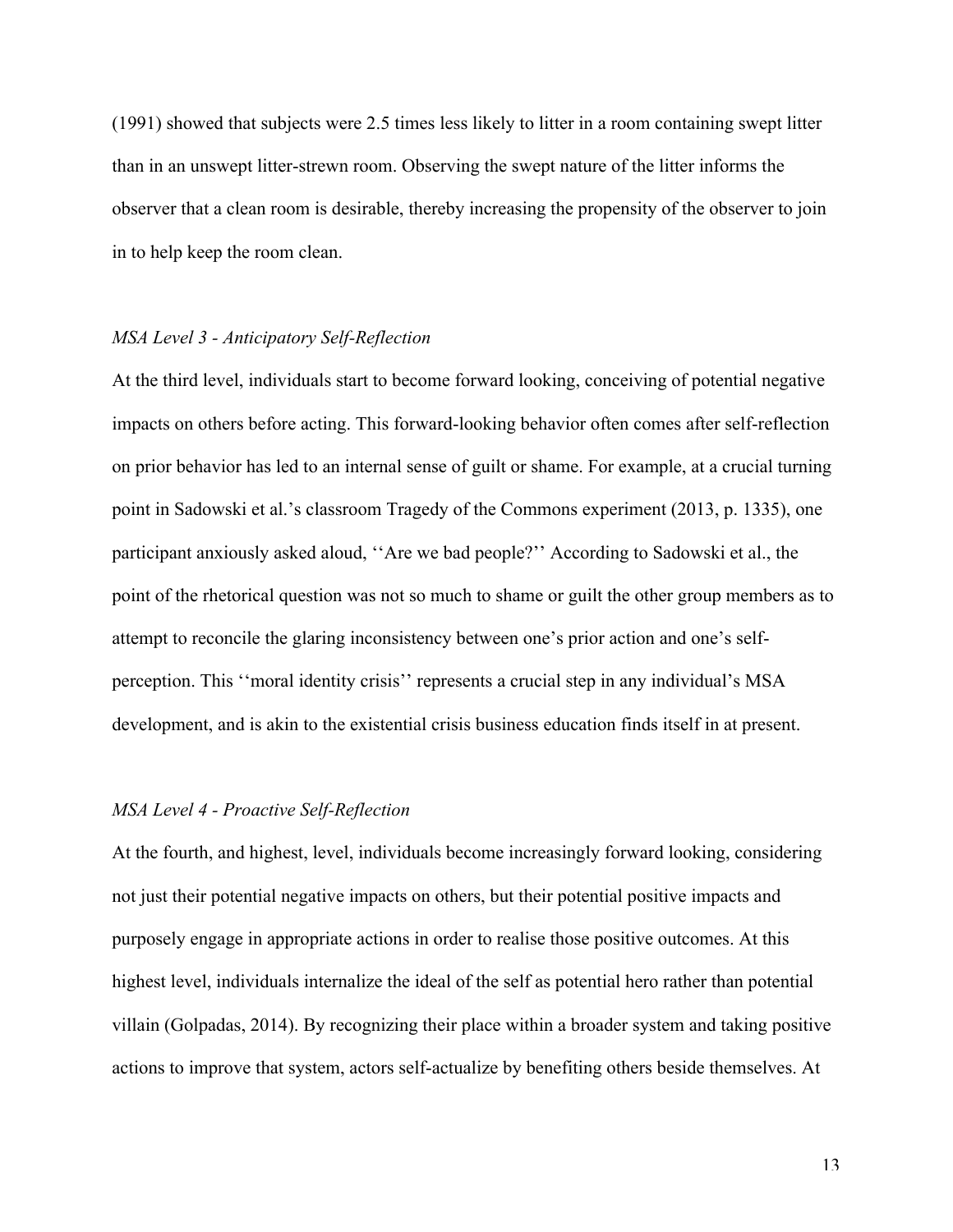best, these decisions are conscientiously habit-forming, bringing persons closer to becoming whom they aspire to be (Aristotle, 2011)—a virtual ethical manifestation of the self within a broader system. This is the state of mind ethical consumers also tend to share as evidenced by Hwang and Kim (2016).

|                                                          | <b>Recognition</b><br>of<br><b>Externalities</b>                 | <b>Externality</b><br><b>Focus</b> | <b>System Theory</b><br><b>Focus</b>                 | <b>Motivators</b>        |
|----------------------------------------------------------|------------------------------------------------------------------|------------------------------------|------------------------------------------------------|--------------------------|
| Level 1<br><b>Social reflection</b>                      | Via others                                                       | Negative                           | Feedback                                             | Guilt / Shame            |
| Level 2<br><b>Self-reflection</b>                        | Via reflection<br>on outcomes<br>achieved by<br>others           | Negative                           | Self-Feedback                                        | Guilt / Shame /<br>Pride |
| Level 3<br><b>Anticipatory</b><br><b>Self-reflection</b> | Via forward-<br>looking<br>consideration                         | Negative                           | Self-Feedback with<br>consideration of the<br>System | Guilt / Shame /<br>Pride |
| Level 4<br><b>Proactive</b><br><b>Self-reflection</b>    | Via self-<br>actualization<br>of one's<br>internalized<br>values | Positive                           | Consideration of<br>the System                       | Pride                    |

**Table 1: Four Stages of Moral Self-Awareness**

Adapted from Friedland & Cole, 2019; Friedland, 2019.

# *System-Theoretic Dynamic*

A wide body of research has established that much of the motivational force of economic framing is determined by psychological factors such as envy (Gino & Pierce, 2009), entitlement (Piff et al., 2011), and social class (Kraus et al., 2010; Piff et al., 2010). There is also considerable historical data suggesting that the shareholder value model propagated in business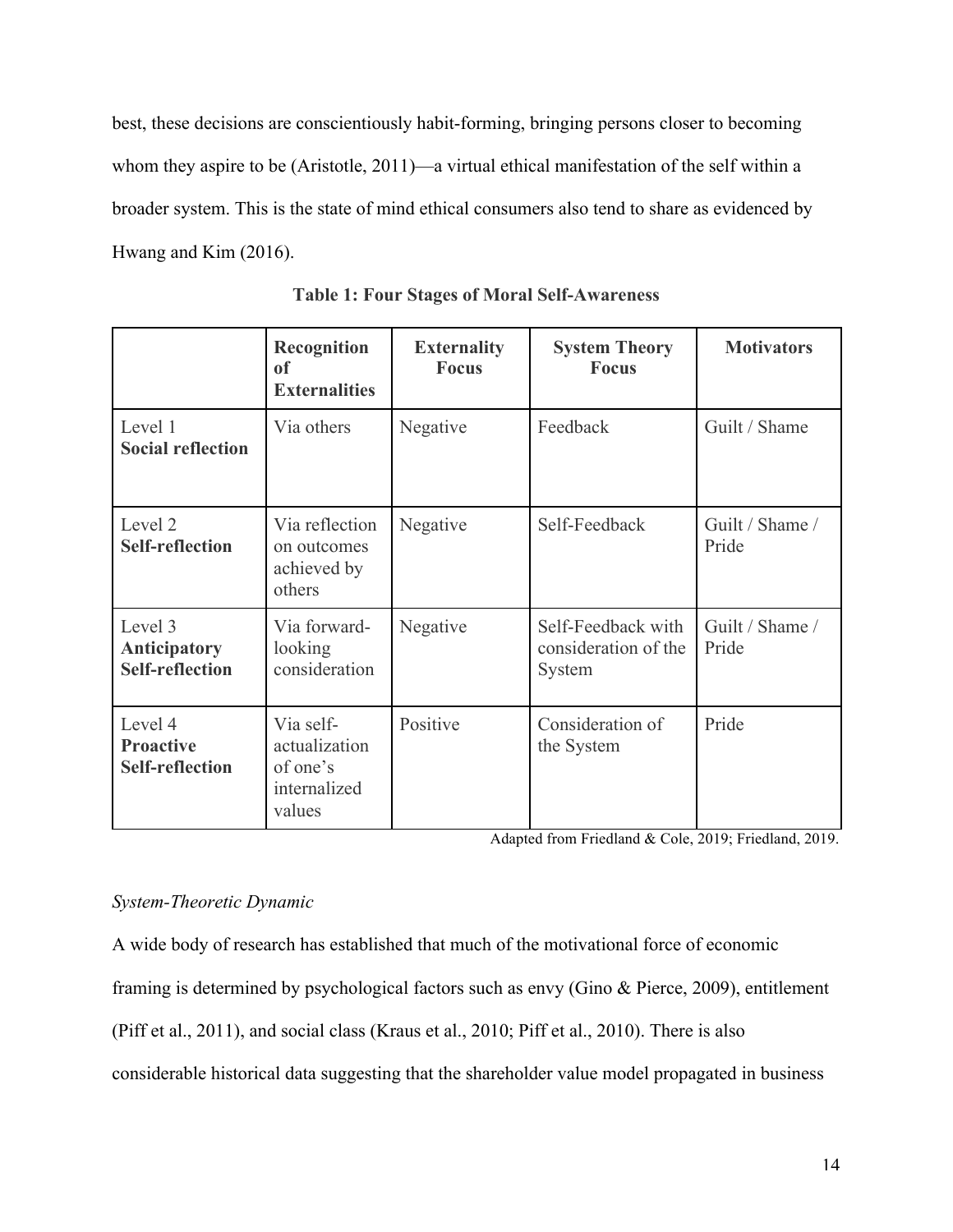schools through the 1970's and 1990's is largely—though not entirely—responsible for the increasing prevalence of economic motivational framing in society at large (Stout, 2012). As a result, non-economic moral motivations have been gradually crowded-out of the wider culture to the point at which the logic and rhetoric of "incentivizing" has now become ubiquitous (Sandel, 2012; Bowles, 2016; Ghoshal, 2005). Fortunately, this also suggests that these are learned behaviors that can also be reversed, something that would be difficult if they were simply genetic predispositions. Indeed, Freeman's stakeholder theory (Freeman, 2010) and Stout's satisficing approach (Stout, 2012) have already had a significant impact on re-orienting the agenda in business schools. We contend that appeals to MSA can provide an effective means of shifting individuals away from instrumental economic framing toward more virtuously-motivated moral framing, given that such appeals have already been shown to be particularly effective in civic contexts such as jury duty, income tax payments, and nuclear waste disposal, where they tend to provide significantly greater motivational impetus than traditional financial incentives (Friedland & Cole, 2017). We suggest that appeals to MSA can similarly enable business schools and firms to weave stakeholder and social responsibility into the strategic level, and not solely because of the business case for it.

This is because of the system-theoretical component of the model that is likely to come into play. Systems theory is an ecologically-inspired approach to describing the interrelated nature of complex systems, such as the different moving parts of a firm—manufacturing, R&D, supply chain, finance, HRM, marketing, and so on—as parts of a unified system and not divorced from each other. As such, levers can be pulled by actors in certain parts that will have immediate or delayed effects in other parts of the system which will in turn create feedback to inform subsequent decision-making (Roberts, 1978). This approach has been used to describe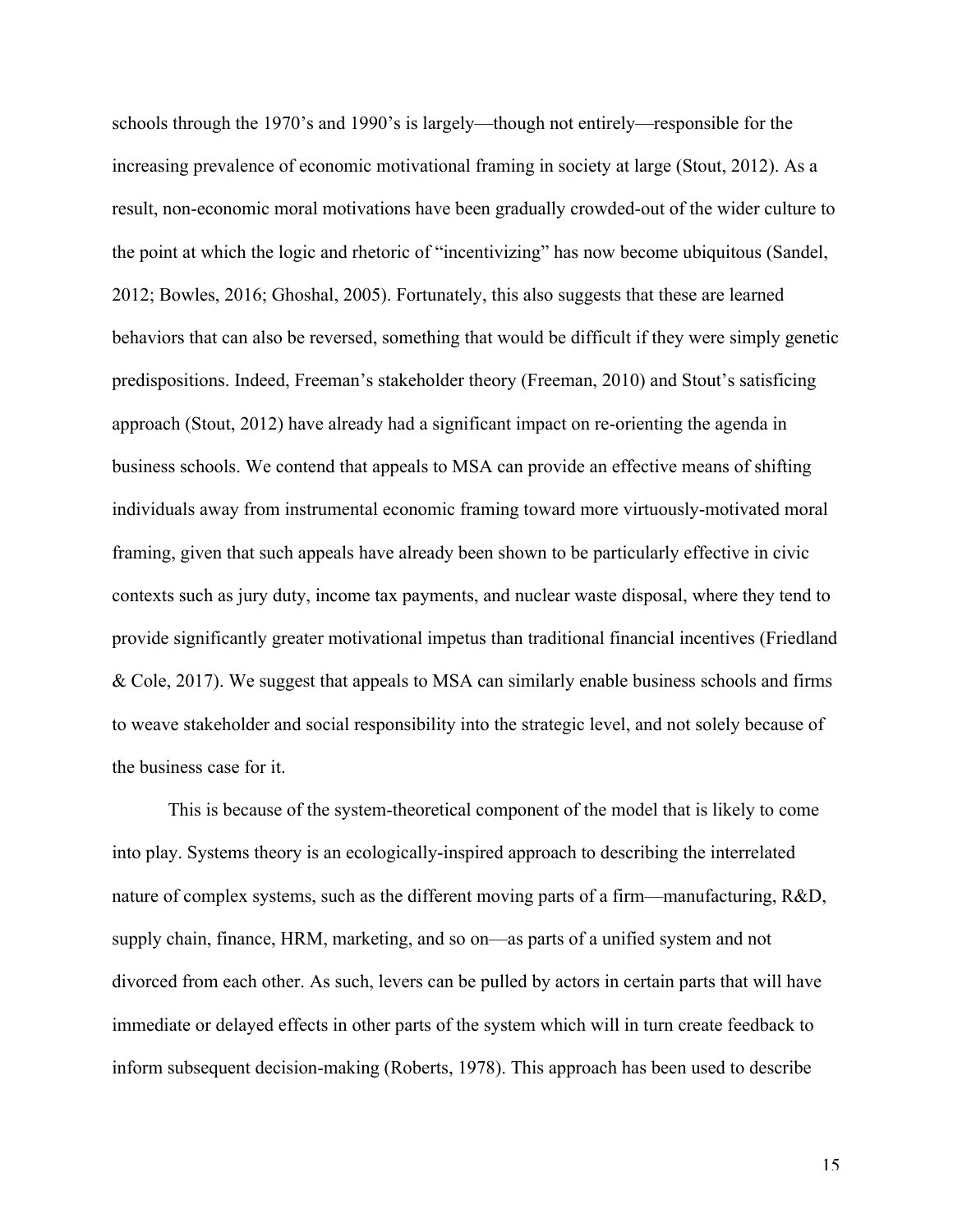myriad organizational logics including the dynamics of whistle-blowing decisions (Andrade, 2015) and structuring HRM practices for implementing sustainability strategies (Buller  $\&$ McAvoy, 2016). Such a systems approach worked for Amazon that was once heavily criticized for its wasteful and over-packaging practices. After facing years of social media backlash and complaints from ethically-engaged consumers, Amazon developed a series of new packing strategies aimed at reducing its carbon footprint. What followed was reduction in the size of its shipments, shipping of products in their original packaging, and combined shipments of multiple orders. This resulted in improvement in its shipping algorithms, optimization of transportation network, and efficiency in storage and distribution that ultimately saved Amazon millions of dollars (Green, 2017). We suggest that, even among organizations that are primarily shareholder focused, implementing MSA can gradually result in new mindsets being crowded-in across the entire system.

Business schools are also organized through multiple interdependent parts—admissions, instruction, research, fundraising, marketing and so on—that interact organically according to a shared societal mission. We argue that given the systems underpinning of MSA, business schools provide an ideal context for crowding-in an institutional culture of MSA. For example, by targeting students and hiring faculty already interested in social responsibility, business schools can further strengthen their positions while attracting new funding opportunities. Furthermore, as curricula move increasingly online, digital platforms can provide new tools for users to track their own behavior and compare it to their idealized versions of themselves, thereby reinforcing virtuous habits. Examples include screen time productivity, socially-responsible purchasing, and carbon emissions tracking (Friedland, 2019). What's more, as social beings, we tend to adopt the behavior of our peers, as has been shown with respect to socially-responsible purchasing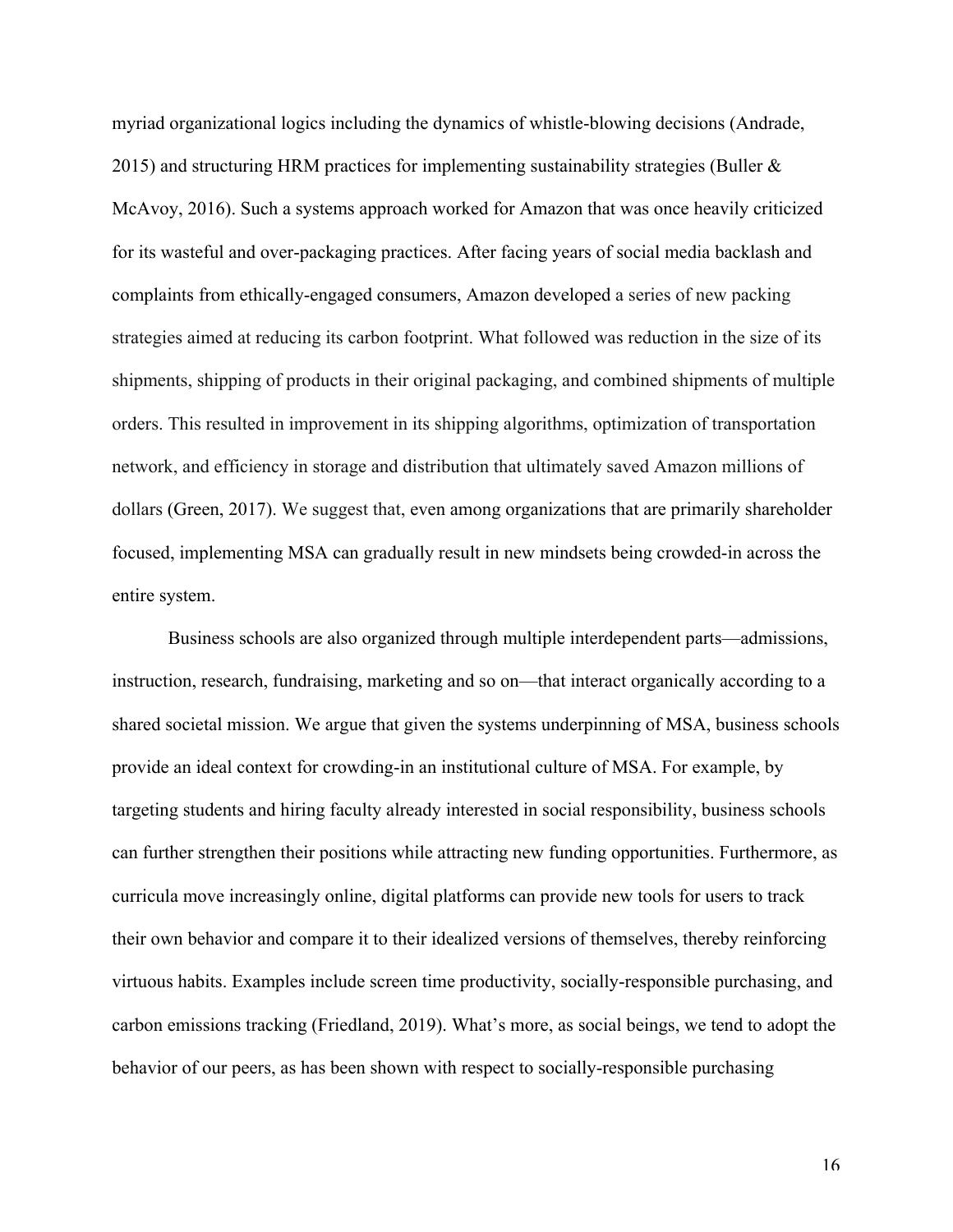including solar panels and electric vehicles (Frank, 2020). Thus, such formative social environments as academic cohorts have the capacity to spread positive behaviors contagiously.

#### **Part 1: Reframing the Purpose of Business**

The purpose-of-business debate has effectively been one between shareholder centric versus the stakeholder view of business. Shareholder primacy scholars suggest that "maximizing shareholder value is pro-stakeholder", while the stakeholder theorists contend that "creating value for stakeholders is decidedly pro-shareholder" (Freeman, 2010, p:366). Whether it is the proponents of shareholder value (Sundaram & Inkpen, 2004; Friedman, 1970) or the supporters of the stakeholder view of the firm (Freeman, 2010; Stout, 2012), both sides agree that "governing a corporation requires purposeful activity". The core question that lies at the heart of the debate is to understand what is that purpose for which businesses exist. The recent global financial crisis and the exposure of corporate greed has only added fuel to the debate on the purpose of business, calling for new ideas and ways to make capitalism more responsible (Freeman, 2017).

In so doing, the academic community has issued rising calls to re-discover that purpose. For instance, the editors of the Academy of Management Journal (AMJ) have begun to encourage both academics and executives to re-define organizations as purposeful and explore how such organizations can transform society (Hollensbe et al., 2014). Following their lead, the overarching themes recent Academy of Management meetings such as "Opening Governance", "Making Organizations Meaningful", "At the Interface", "Improving Lives", and "Understanding the Inclusive Organization" from 2015 to 2019, respectively, signal a slow but sustained movement in this direction. The editors of AMJ are beginning to encourage both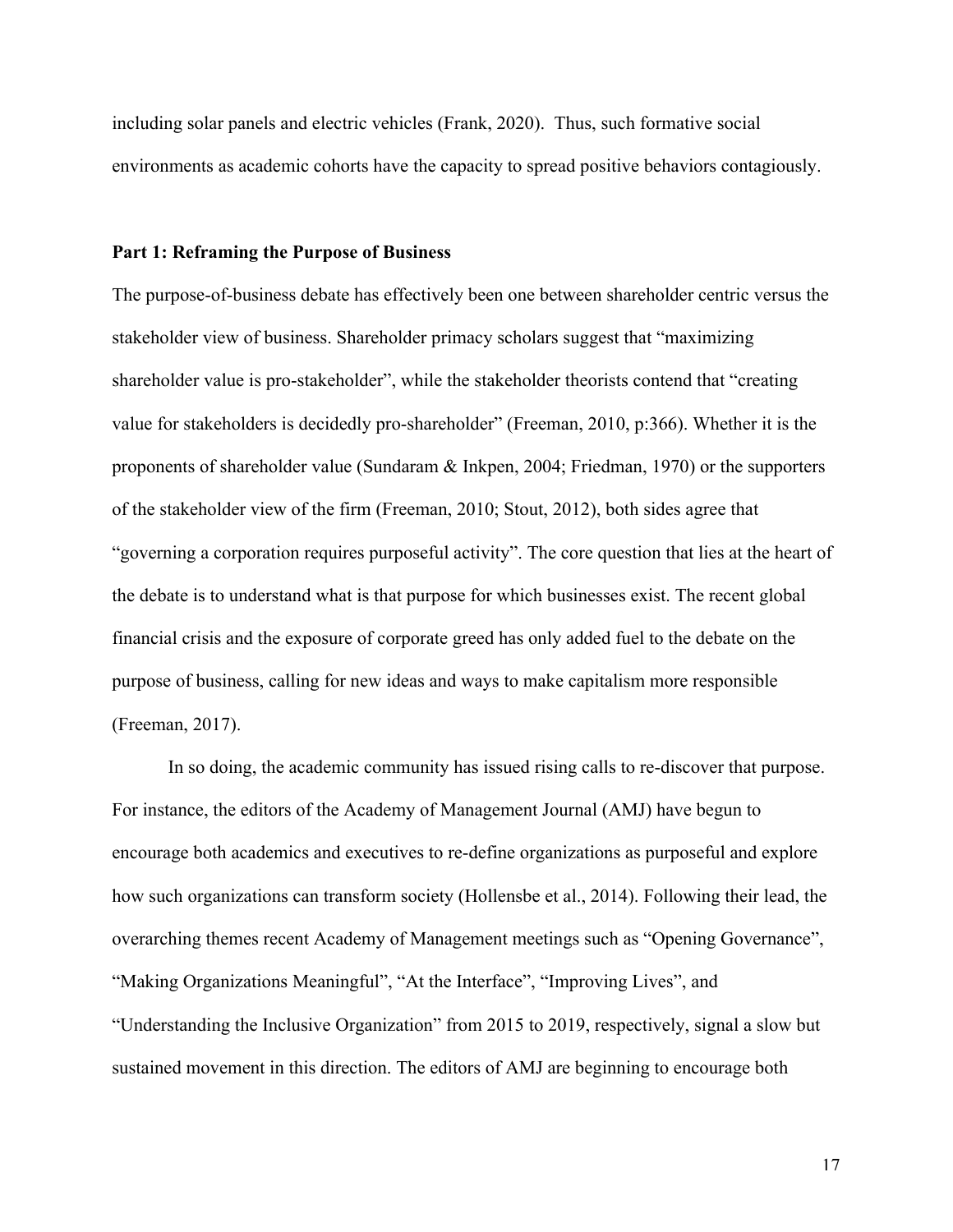academics and executives to re-define organizations as purposeful and explore how such organizations can transform society (Hollensbe et al., 2014). Such framings emphasize that "organizations are a part, and not apart from society". (ibid, p. 1229). The editors further state:

In a world of sharply rising inequality, and still too often driven by seemingly insatiable desires for more, we urgently need to reframe how we collectively understand the purpose of business—the reason for which it is created and exists—and as citizens, consumers, and colleagues decide what we want and act accordingly. We need to allow our best values to be brought to work and ensure those values can be aligned with business purpose. There is nothing pre-determined about how the role of business in society will evolve in coming years and decades; it involves moral and social choice (ibid, p. 1233).

To unpack the purpose of an activity, a distinction must be drawn between *why* someone engages in it, i.e., motives and *what it is for* i.e., purpose (Duska, 1997). While the purpose of an activity is to normatively justify its existence by providing a legitimate reason for doing it, the motive for engaging in an activity is to accord it a psychological explanation. When applied to business, the question becomes "why someone engages in business" and "what is a business for"? Business is described as a societal practice that is instituted to provide goods and services in an efficient fashion (Duska, 1997). There are two key aspects here. First, business has to provide or promote some form of good or service to enhance societal wellbeing and second, business activity should be efficient and should result in profits. To address the first part, no well-ordered society could reasonably sanction the creation of a social institution that is strictly harmful to society with no tangible benefit. It thus follows that the purpose of the business—being a social institution—is to promote some form of wellbeing for society or part thereof. Second, the manner of provision of this wellbeing is such that it incentivizes the providers of capital and skills (i.e., investors,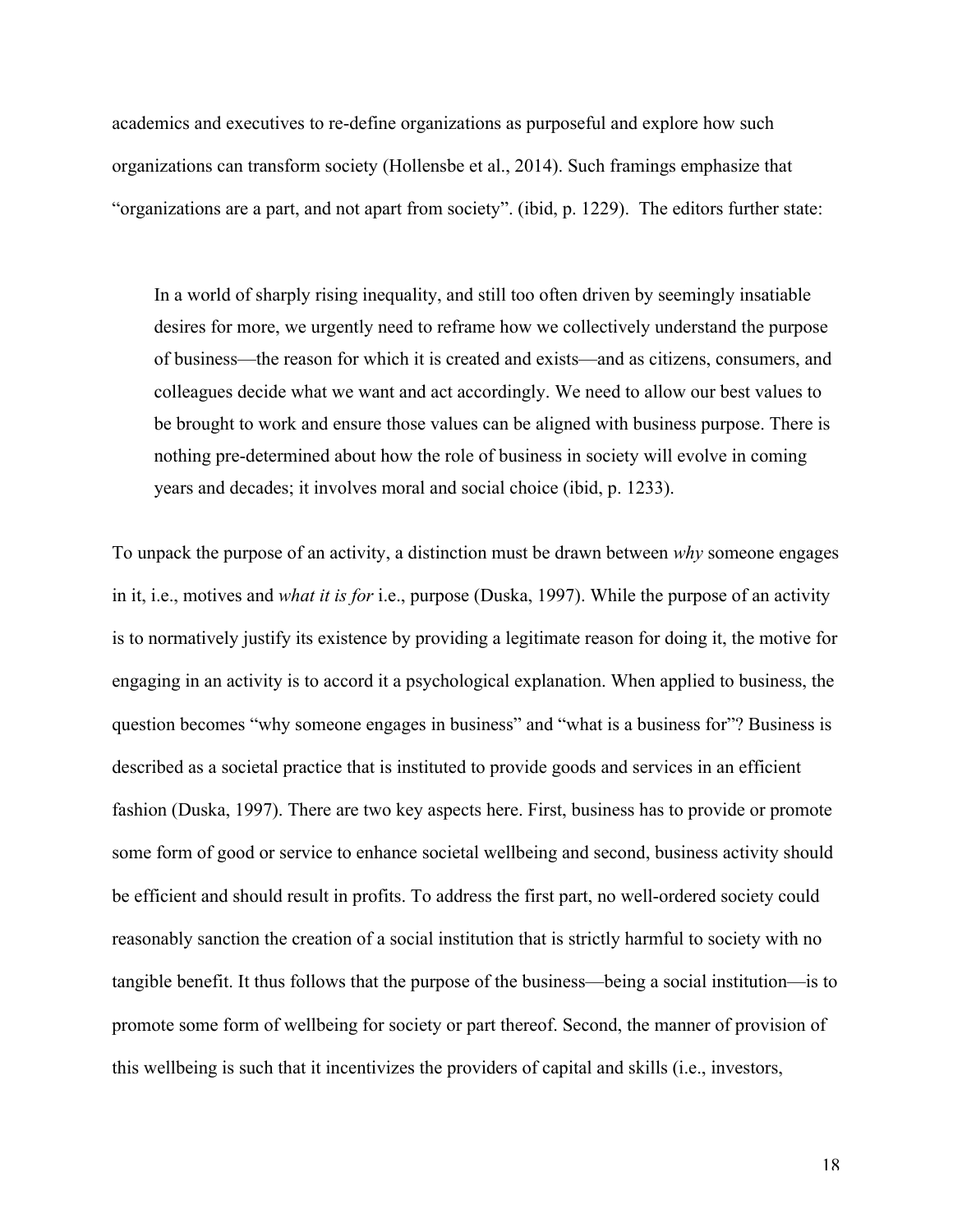entrepreneurs, and others). Therefore, while profit is a necessary condition and a means for existence of business, it is not an end in itself (Collins & Porras, 1994). For as Aristotle pointed out long ago, profits are merely the motive—and plausibly not the only one—for investors and entrepreneurs to engage in a business practice, but not the actual end or function of the human activity as a whole (Collins, 1987).

The business world has long celebrated and promoted the fastest growing companies as ideals to strive for. A proliferation of rankings is a testimony of this trend. Businesses increasingly aspire to be on Fortune's 500 and Forbes 500 lists that rank companies on the basis of their size, revenue, market cap, and profits. According to the Fortune president Alan Murray, "They're [these companies] now twice the size in terms of revenues of the next company on the list. They're really a behemoth. Now, they're not No. 1 in profits, they're not No. 1 in market value, but in terms of revenue's sheer size, they are No. 1" (CBS News, 2017). Inc.'s 2018 5000 lists the fastest growing companies in America as the most inspiring ones (INC. 5000, 2018). This constant expectation from our economic systems to grow indefinitely not only goes against the constraints of the biophysical environment (Kallis, 2017), but also pressures existing as well as aspiring corporate executives to play the numbers game while engaging in increasingly irresponsible behaviors. Therefore, while the purpose of the business is to produce goods and services in an efficient manner, efficiency often gets conflated with scaling ever upwards. In this Encyclical Letter (2015), Pope Francis writes:

"It's easy to accept the idea of infinite or unlimited growth, which proves so attractive to economists, financiers and experts in technology. It is based on the lie that there is an infinite supply of the earth's goods, and this leads to the planet being squeezed dry beyond every limit".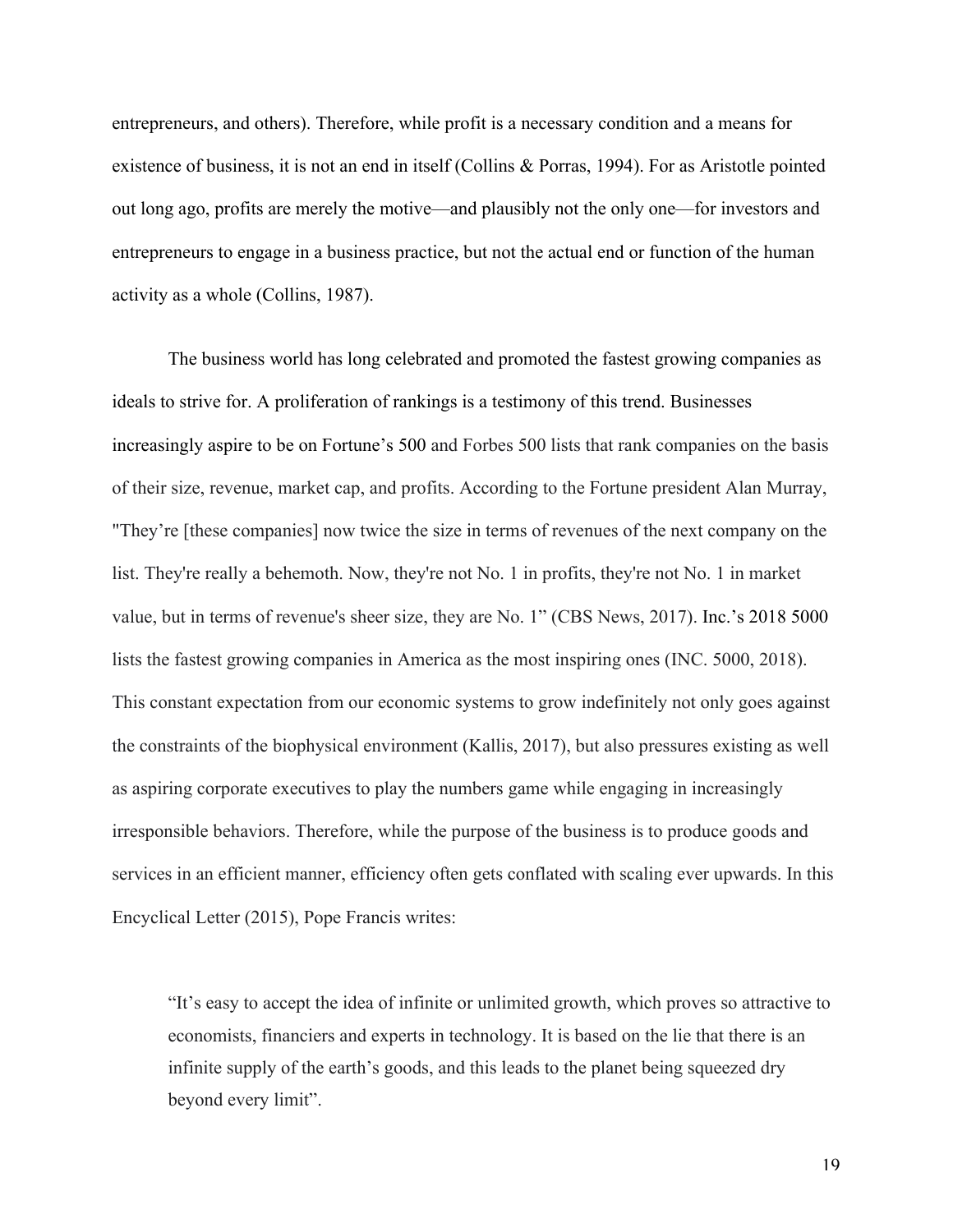Thus, the drive toward infinite global growth often comes at great social costs including reckless behaviors, environmental degradation as lengthening supply chains increase energy demands, as well as consumer dissatisfaction and employee alienation since the larger a business becomes, the more impersonal and locally disengaged it tends to get. The more businesses scale up, the more they are in a position to marshal governments via eminent domain to force out smaller independent enterprises and ultimately control entire neighborhoods, towns, and digital infrastructure, thereby undermining local autonomy (Moss, 2017) as well as personal privacy (Sadowski & Pasquale, 2015). Indeed, these patterns are now becoming so evident as to cause widespread concern that the global push toward freer markets and perpetual growth may not maximize human flourishing and social welfare externalities (Pirson & Lawrence, 2010; Friedland & Cole, 2017). After all, production from local resources for local needs is logically the most sustainable way of conducting business.

As an institution, business schools have an important part to play in reframing the purpose of business by reframing the purpose of business education. Engaging MSA can make a significant difference by guiding business schools to reflect existentially on the purpose and efficacy of business organizations, which must include enhancing human wellbeing in tangible ways. Business schools can embed their curricula in this broader perspective by promulgating an awareness that whichever aims their students adopt will also reflect on the schools themselves, thereby defining those brands—positively or negatively—into the future. Such realization is emblematic of level four MSA for it turns ethical responsibility into a matter of moral identity. An example of this are the Better World MBA rankings that rates business schools on the basis of how they advance environmental and social goals (Murray, 2017) and the new Times Higher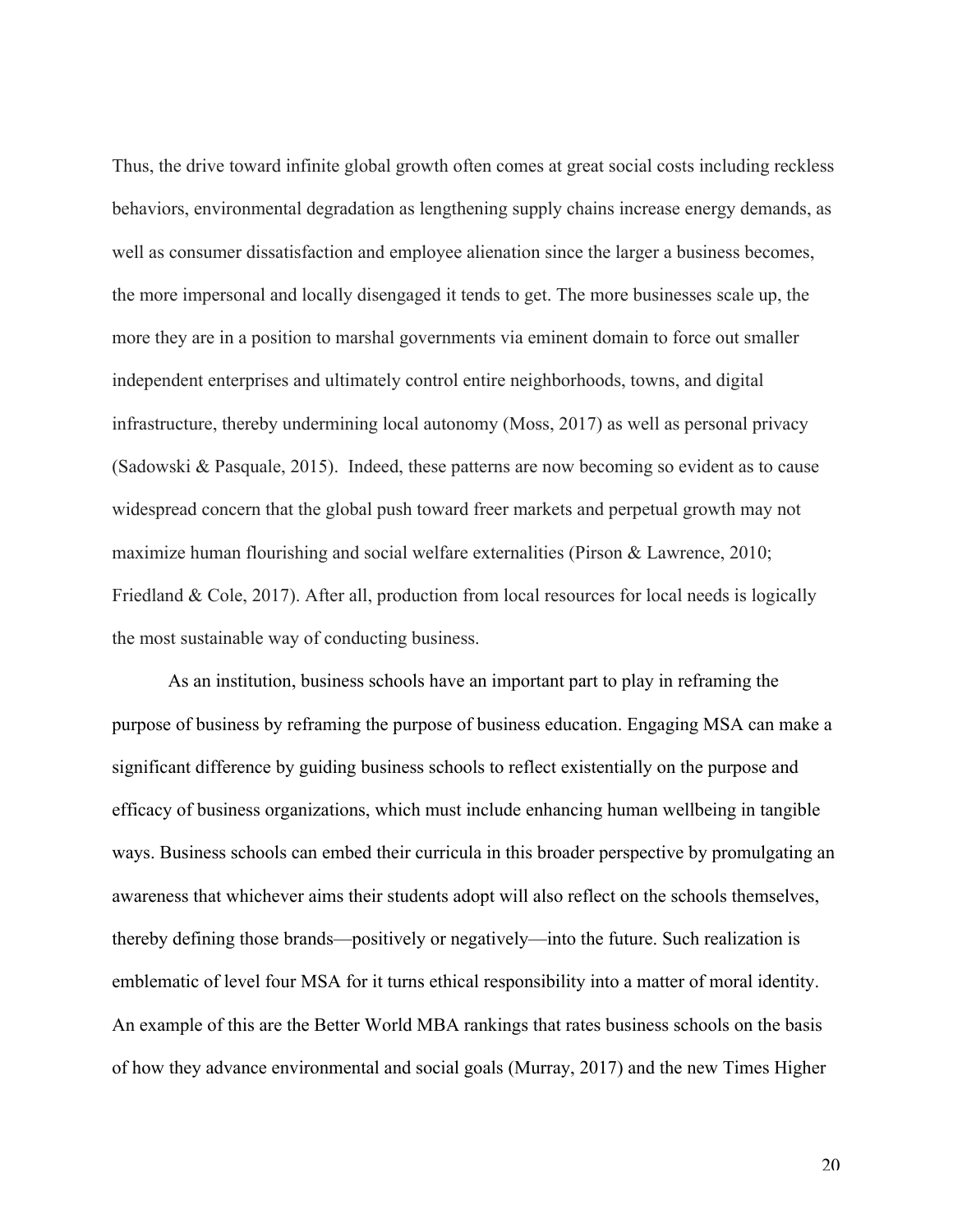Education rankings that assess an institution's commitment towards Sustainable Development Goals (THE, 2019). By couching ethics and social responsibility in this existential light, farsighted schools will stand out by doing a better job of honing the moral attention of their students. We offer practical strategies for accomplishing this in part 3. But first we must also reframe the meaning of professional success.

# **Part 2: Reframing the Meaning of Professional Success**

The standard conception of professional success that business schools tend to propagate by default is that of prodigious financial gains derived increasingly by some revolutionary market disruption. And while certain disruptions such as those of the sharing economy may implicitly be associated with a degree of social responsibility given their emphasis on localism and community, this can often be misleading (Horne, 2017). Indeed, swashbuckling founders of many of the most disruptive firms have maintained a callous disregard of the negative externalities they create. Facebook founder and CEO Mark Zuckerberg for example proudly adopted the slogan "move fast and break things" as a guiding ethos for the workplace. Ultimately, this attitude emboldened him and his COO Sheryl Sandberg to discard social impact to the extent of providing a vast social media platform for a hostile foreign government to orchestrate a mass disinformation campaign against the American populace that ultimately imperiled the U.S. 2016 presidential election (Ellik et al., 2018). Similarly, Uber founder and CEO Travis Kalanick was criticized at numerous occasions, perhaps most notably for harboring a workplace rife with sexual harassment and making callous remarks on the precarious plight of his own drivers as his company depressed the salaries of taxi drivers across the nation (Levin, 2017). Some have linked such behavior to a self-serving moral relativism propagated in elite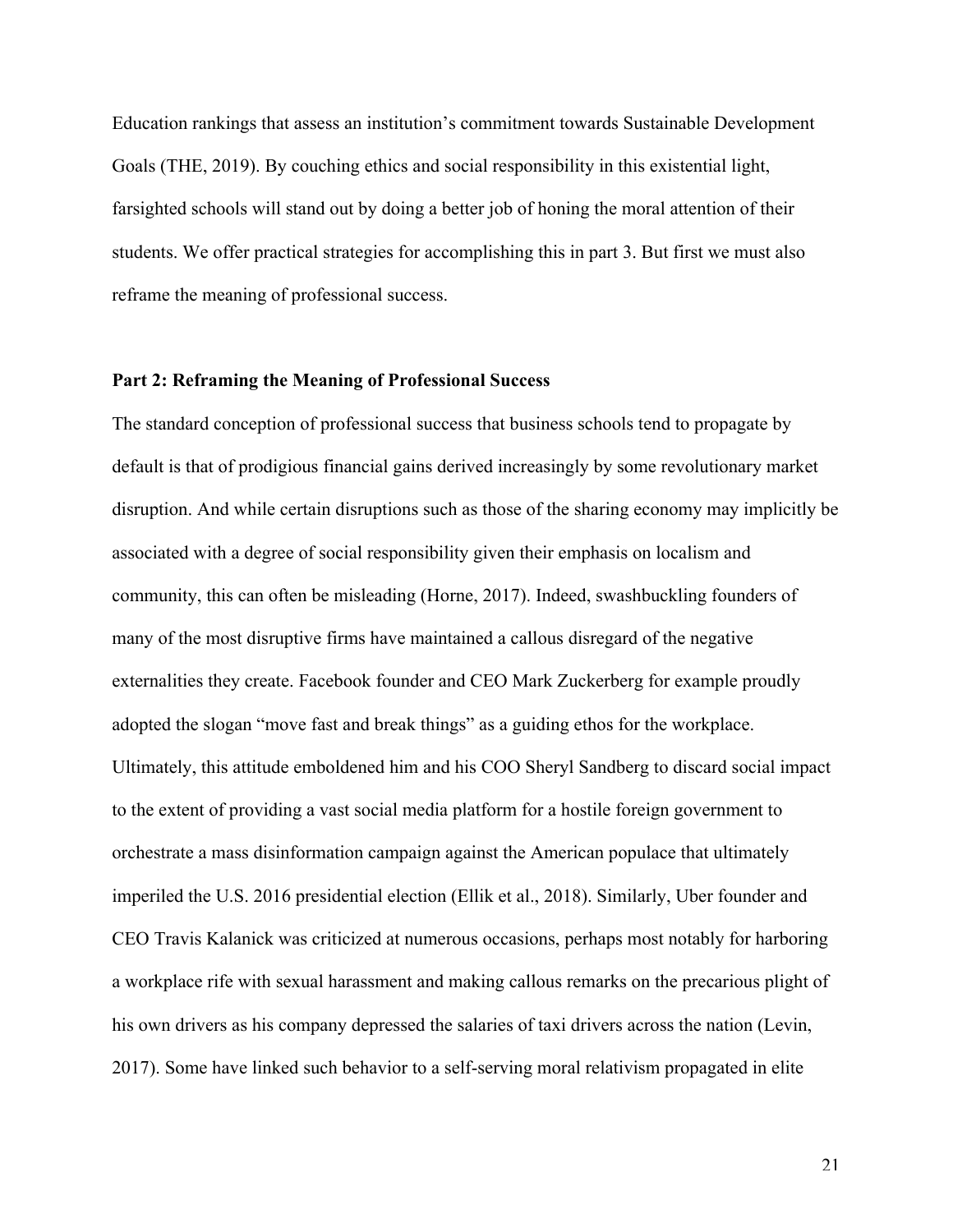MBA programs (McDonald, 2018; 2017). Unfortunately, the business culture of brutal and brazen self-interest that continues to fuel such high-profile scandals as these will persist until leading business schools decide to make a clear break from promulgating the standard misconception of professional success as profit, power, and celebrity (Giacalone & Promislo, 2019). Instead, business schools should explore re-defining success in terms of the degree of intellectual challenge balanced with the intellectual support they provide, alumni life satisfaction post-graduation, and tracking alumni career choices in more responsible organizations such as B-Corps.

Similarly, Nash and Stevenson have pointed to an alternative conception of success in their book *Just Enough* (2005), based on findings gathered over their entire academic careers studying all kinds of differently successful people, and recently popularized in the *Wall Street Journal* bestseller *Barking Up the Wrong Tree* (Barker, 2017). Nash and Stevenson conducted a study comprising over 60 interviews and 300 hours with successful professionals and a survey of 90 executives attending Harvard Business School. What they ultimately discovered was that enduring success is almost never the result of a single-minded pursuit of profit, power, and status, but is instead aimed at four general outcomes:

- 1. *Growth toward the extraordinary in some form:* Innovation, personal stretch, expanded capacity beyond that of competitors, an ideal of excellence.
- 2. *Personal fulfilment:* Fulfilling some aspect of what one regards as necessary and meaningful to a good life.
- 3. *Social significance:* Contributing something valuable to society and the people one cares about.
- 4. *Sustained impact beyond present effects:* Not a flash in the pan but an impact that carries on in the lives of others (2005, p. 66).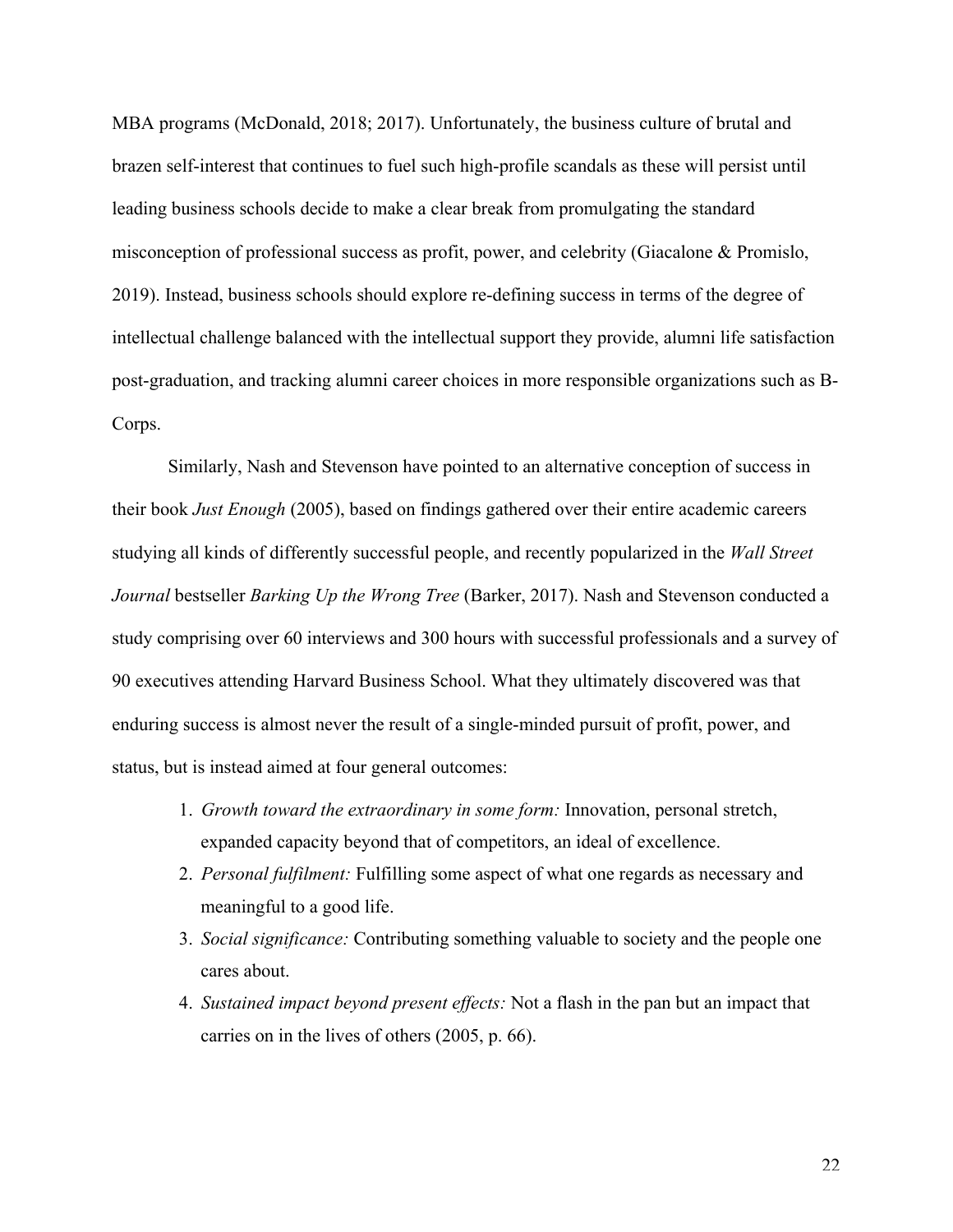What is most striking about these elements of what might well be called a good life, in the Aristotelian sense of self-actualization, is that they do not refer to happiness in the usual hedonistic and quantifiable utilitarian sense. They have much more to do with deriving personal satisfaction from the activity of contributing directly to the greater good through an ethic and aesthetic of excellence. And while this is not necessarily a novel paradigm, business schools have generally been hard-pressed to crowd in this mindset within their graduates (Friedland, 2012). There are numerous systemic reasons for this failure as we have discussed, and what has been missing is the means to effectively inculcate it into business school culture. For it is one thing to tell someone what the good is and it is quite another to inspire them to actually go forth and do it. Moral identity provides a key motivating lynchpin to make this happen, for each one of us wants to be able to think of him- or herself as a *basically good person*. Self-image has consistently been shown to be morally motivating (Aquino  $\&$  Reed II, 2002), playing a key role in stimulating prosocial behavioral development (Friedland & Cole, 2017) and subjects will only cheat to the extent that they can still maintain a belief in themselves as non-cheaters (Mazar et al., 2008). This is why appeals to civic pride have been and continue to be one of the most effective means of inspiring prosocial behavior (Gerber et al., 2008; Kunreuther & Easterling, 1996; Schwartz & Orleans, 1967).

At the same time, all individuals seek to fulfill their own desires and so it is perfectly acceptable for this to be their primary aim in life. But we should be cautious in framing a high image of someone who pursues nothing but his or her own self-interest. Indeed, the kind of person who always behaves this way—only ever doing good deeds cynically as a means for increased profit, power, and social status—cannot be regarded as a basically good person. For when taken to the extreme, this is akin to sociopathy, which incidentally has been estimated to be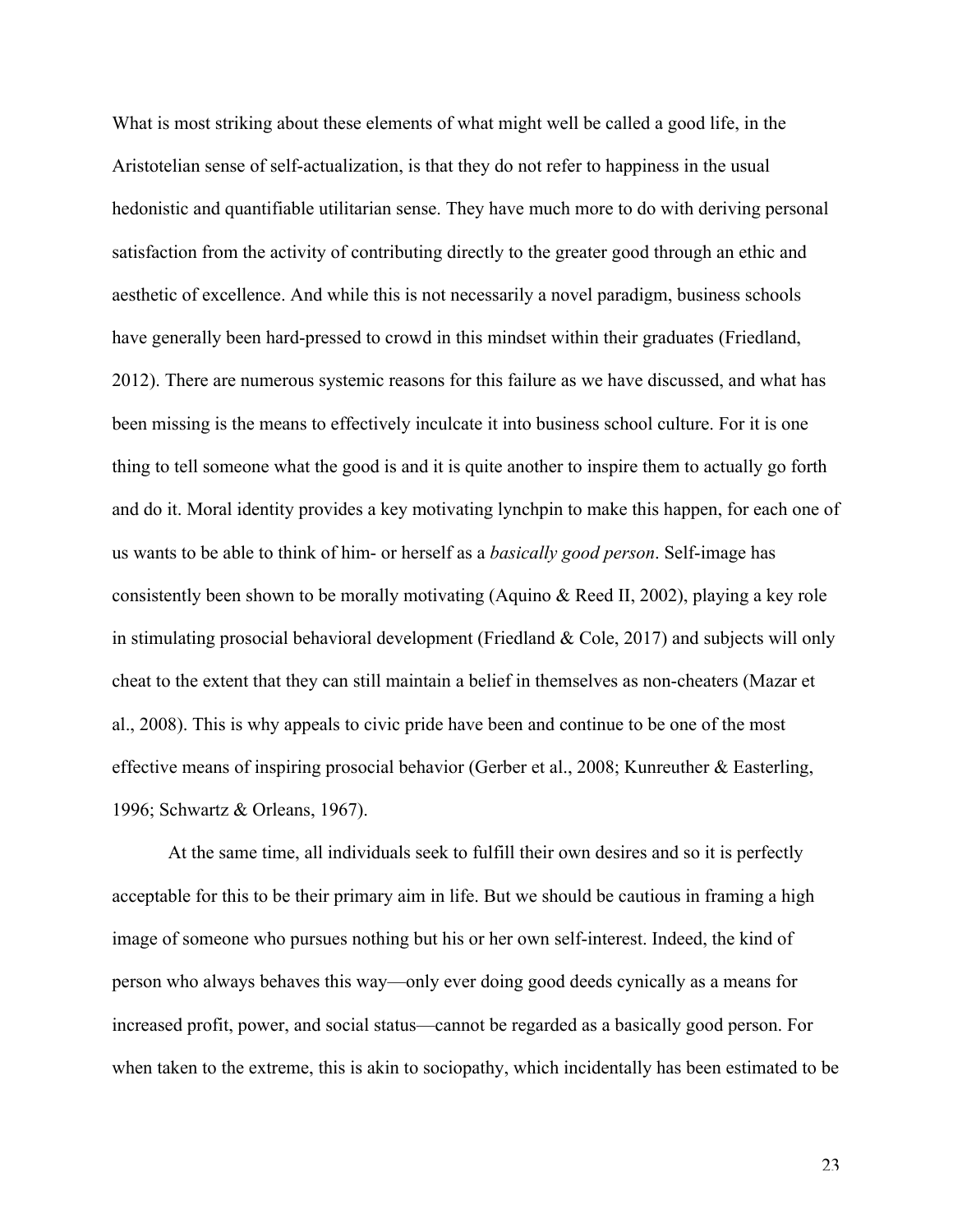2-3 times more prevalent among corporate professionals than across the wider population (Boddy, 2011). When we discover that someone we know is really out for nothing more than personal gain, we quite naturally and understandably recoil. This is because what we expect of any basically good person is the common virtue of enlightened self-interest, namely, taking the greater good into account for its own sake, with the reasonable expectation that it will also benefit one indirectly in the long run. And this is the same standard to which consumers—and employees—increasingly hold the companies they interact with (Cone, 2016; Mintel, 2015). We all want to engage with the kinds of enterprises that make us feel part of something greater than ourselves, and that shared compact is essentially what every lasting ethical reputation is made of.

Business schools can both harness and amplify the motivational power of MSA by systematically emphasizing in their promotional and course content that their students will only be able to continue seeing themselves as genuinely good persons by actively imbuing an ethically-integrated ideal of success in their professional lives after graduation. To accomplish this, school promotional events and literature must begin shifting away from reifying the conventional role models of industry movers and shakers to the kinds of business leaders—and ultimately their own alumni—who have thrived by staying true to a more integrated conception of professional success, thereby emulating third and fourth level MSA. They should invite such leaders to speak on how, where, and when they were best able to maintain and implement their vision, with an eye toward embedding those insights into the core college curriculum so as to guide students from the first and second levels of MSA to the third and fourth. Incidentally, many of these individuals will no doubt be women as they tend to seek greater balance between their personal and professional lives than do men (Parker & Chusmir, 1991; Hakim, 2005). In this way, business schools will also promote inclusivity and gender equality by emphasizing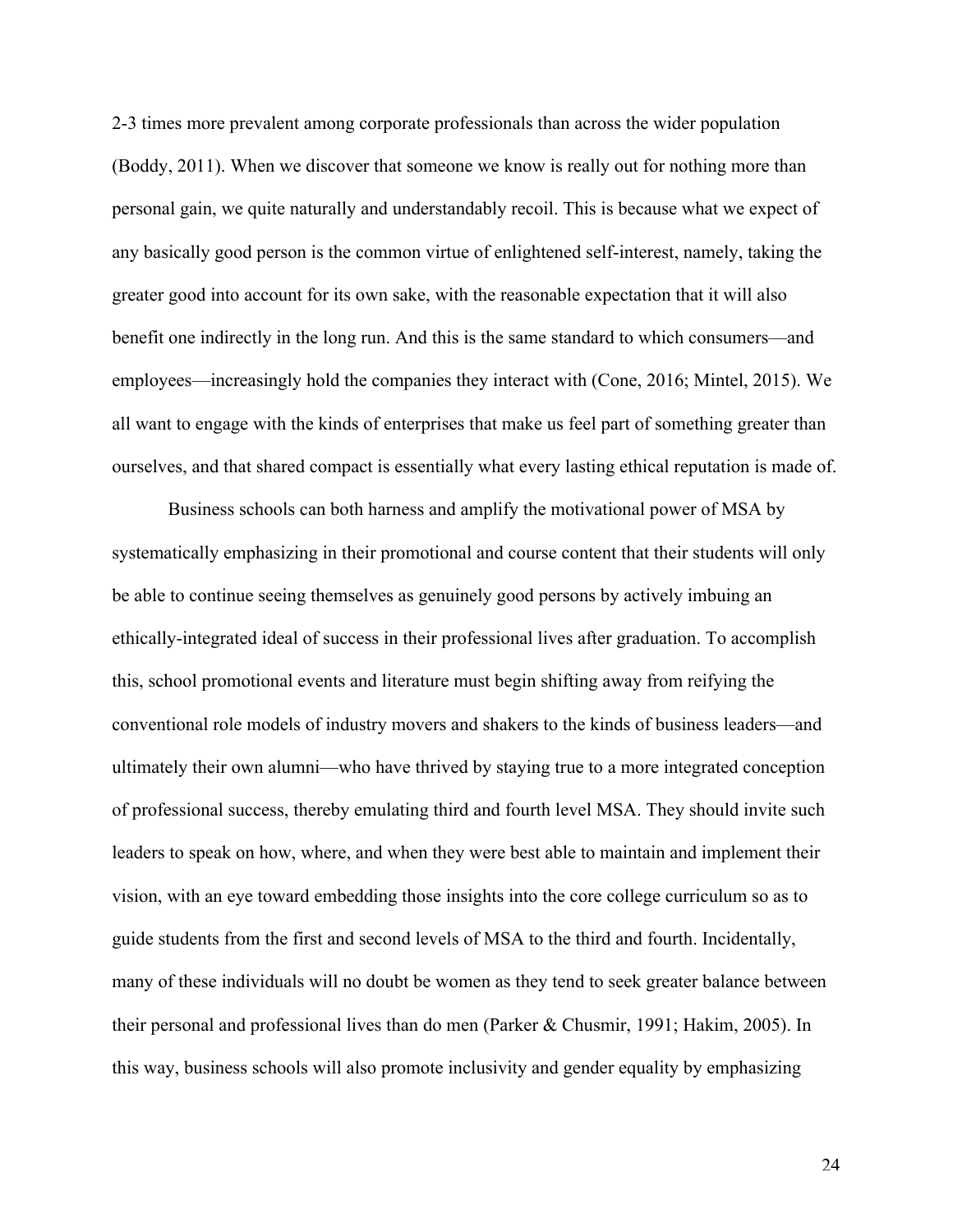female role models. But above all, crowding-in a culture of MSA will require business schools to reframe the very ethos of business education.

#### **Part 3: Reframing the Ethos of Business Education**

Mounting economic pressures from rising tuition costs, dwindling supplies of state funds and an increasingly consumer-oriented culture have created an instrumental mindset in many if not most incoming college students, impacting the very ethos of education in the twenty first century. As a result, business has now displaced the liberal arts as the most popular major in the U.S., claiming 1 out of every 5 bachelor's degrees granted (NCES, 2018). Rather than educating students to become more intellectually complex and critical, colleges generally and business schools in particular are placing their students on increasingly narrow vocational trajectories. What's more, many if not most students are woefully lacking in ethics education and critical thinking by the time they enter college (Giacalone & Promislo, 2013). Therefore, it may well be that effecting the broader societal change we are advocating will not be possible without other educational reforms at the primary and secondary school levels.

Just as the distinction between motive and purpose is salient with respect to redefining business and professional success, so it is with respect to business education. Securing a highpaying executive job is often confused as the purpose of a business education. While the narrow and default guiding motive behind seeking a business education may be to attain financial success, the functional purpose of that education is in fact the dissemination of knowledge and development of critical insight, problem solving faculties, leadership skills, and vision required for setting and reaching a broad set of organizational and social goals. The way to reorient business education around such goals is by anchoring MSA into new and existing business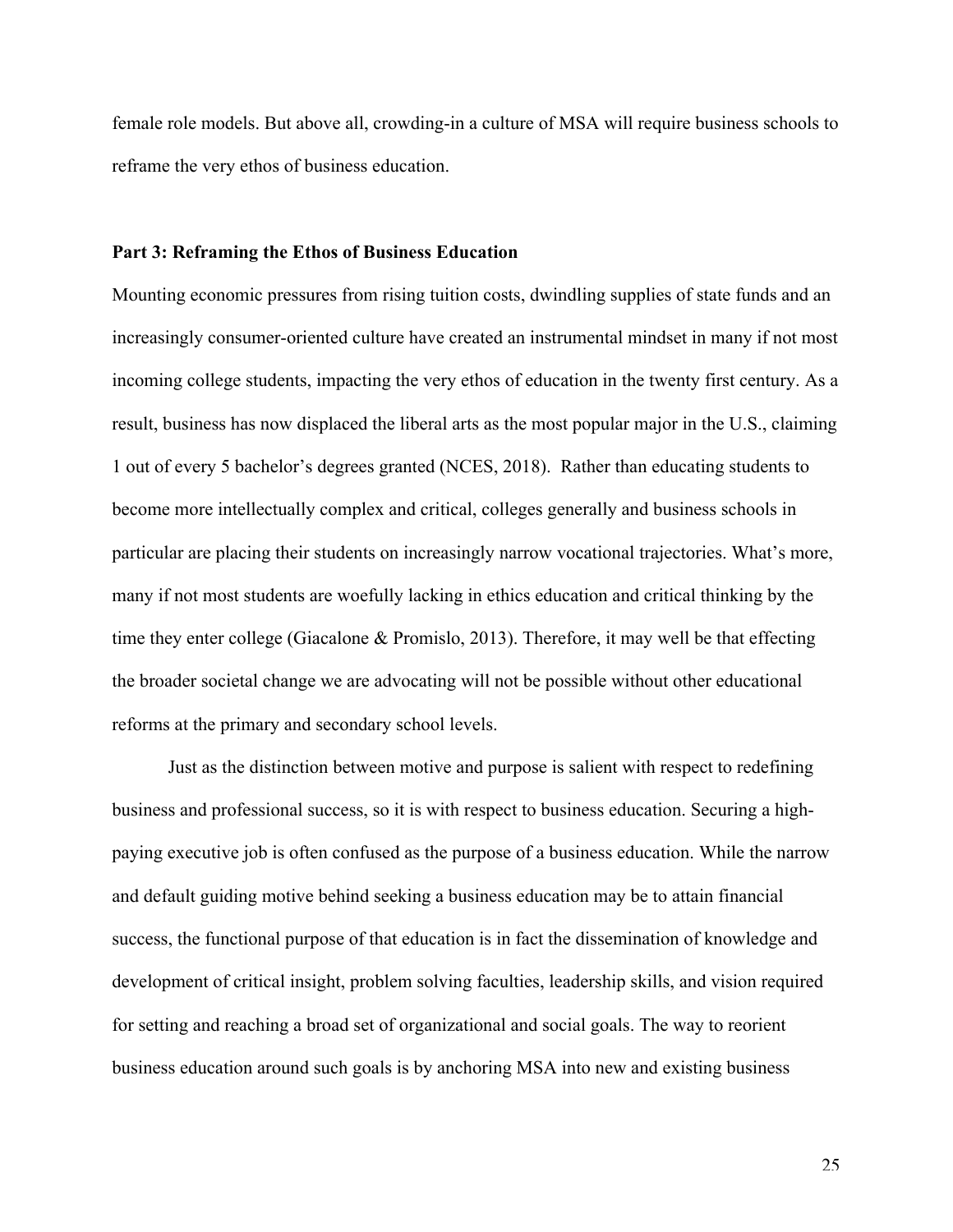modules as well as in the overall promotion of business schools themselves. New pedagogical research suggests that a distributed ethical training program that teaches students in multiple courses across the curriculum how to employ ethical reasoning skills via extracurricular and cocurricular activities, is significantly related to improvements in ethical decision making among graduating seniors (Parks-Leduc et al., 2020). This research further suggests that personality traits of conscientiousness and universalistic moral values are positively related to such behavior, while power values are negatively related. Building on this research, MSA stages can be leveraged to help change the mindset of those that demonstrate high power values and do not respond well enough to ethics trainings currently.

Furthermore, instilling an MSA mindset could strengthen ethical decision making by anchoring itself into each sub-discipline of management education. For example, within the discipline of finance, the shareholder primacy and shareholder wealth maximization paradigms have been dominant and have influenced legal and corporate governance statutes around the world, especially in the US., giving more power to shareholders in the corporate board room and making managers more sensitive to share prices. This academic shift was largely instigated by business school curricula, displacing the earlier managerialist and consumer-centric paradigms (Stout, 2012; Pirson & Lawrence, 2010). Hence, this shift may also be reversed by employing the same means. In college modules introducing stakeholder constructs, the MSA approach could be effectively utilized. Level one of MSA relating to social reflection could be invoked to critically evaluate the wealth maximization paradigm. This could include arguments that underpin the unfair manner in which the economy is organized and the gross inequalities that result when wealth is concentrated in the hands of a few. This can be supported by data showing that by 2018, the 26 wealthiest individuals own as many assets as 3.8 billion people on the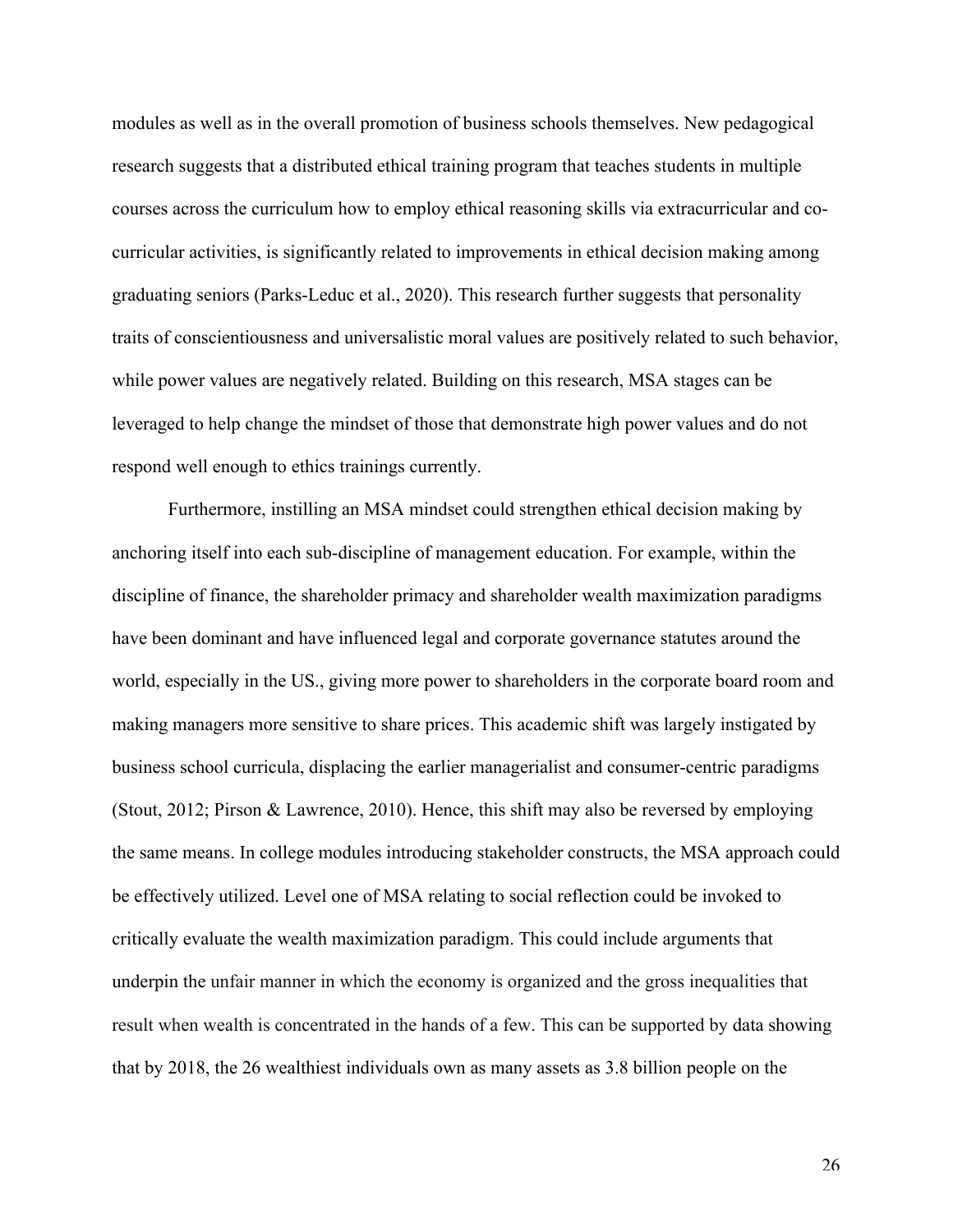planet, and that in the decade following the 2007 global financial crisis, the number of billionaires has nearly doubled, with the poorest 10% of Britons paying a higher effective tax rate than the richest 10%, and 1% of Amazon owner Jeff Bezos' fortune exceeds the entire health budget of Ethiopia. Case studies on Uber and Ryanair can be used to demonstrate how neglecting social purpose can expose a company to considerable risks and long-term reputational and market share losses (Friedland, 2018). Through social reflection, students can come to realize that wealth accumulation creates negative externalities for society, resulting in feelings of shame associated with the idea of hoarding wealth at great cost to others' wellbeing.

Similarly, progressing to level two MSA—self-reflection—can be induced by observing the responsible actions of others in the domain of marketing. The Nike case is a good example here that shows how the company moved from level one to level two MSA after facing criticisms from consumers, activists and media over its involvement with sweatshops and unethical manufacturing in its supply chain (Zadek, 2007). Here, one can detail how Nike was put under intensive pressure by sustained aggressive special interest group campaigns that focused on the negative outcomes of Nike's business practices in the developing world. As a result, Nike eventually gave up its initial defensive stand on the issue and adopted an ethical code to avoid negative supply chain behaviors. Many other MNCs including Walmart and McDonald's have made similar changes, sometimes even exemplifying level three MSA by marshalling their massive monopsonic power to compel more responsible sourcing and lower carbon footprint across their entire supply chains (Economist, 2019). Such policies exemplify a commitment to avoiding potential future systemic harms to the global environment by internalizing externalities.

Ultimately at level four MSA, the transformation occurs at the strategic level, where individuals begin to seek to maximize the positive impacts of their actions on the world. The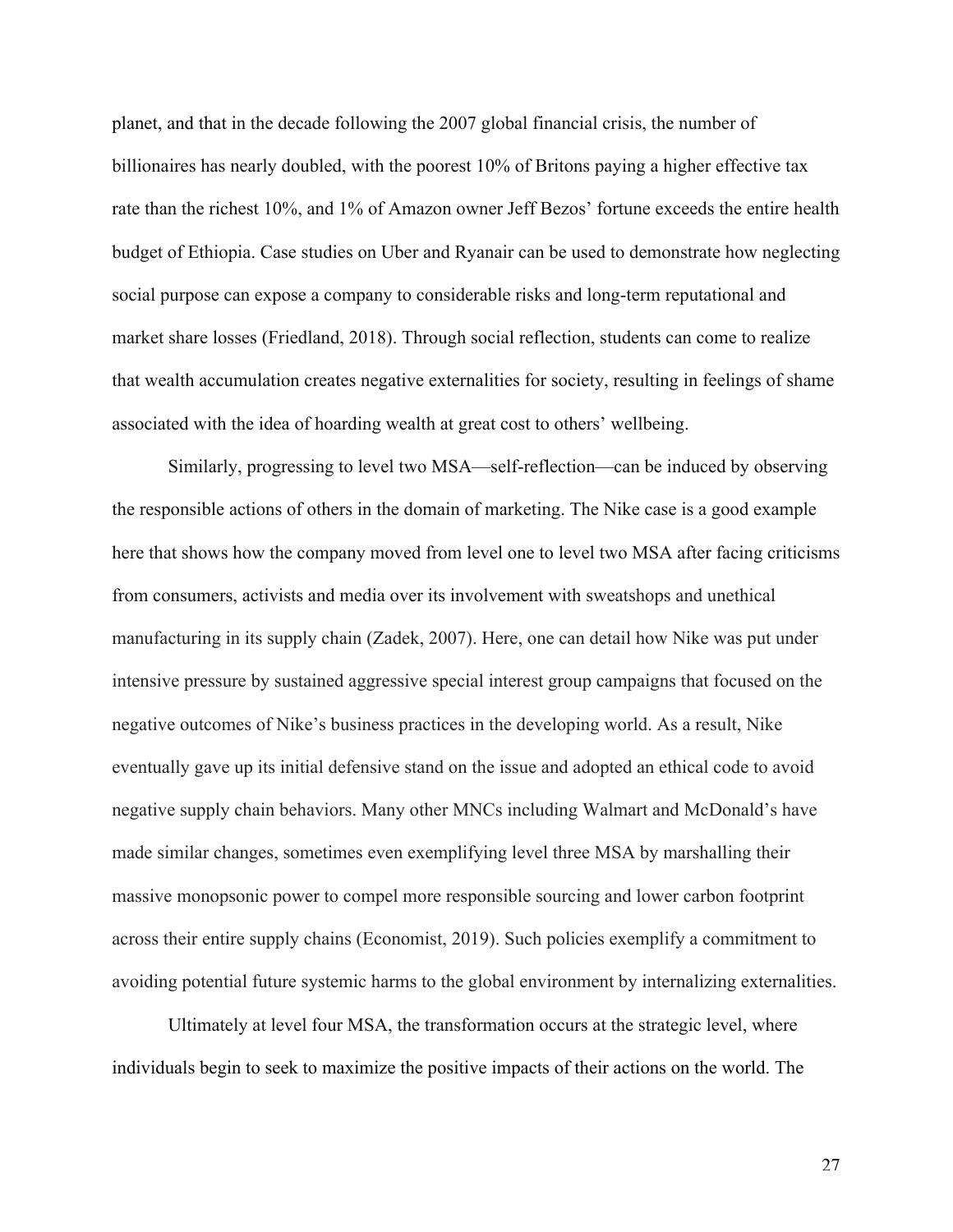case of Patagonia, for example, helps think through this proactive level of self-awareness. The company's underlying business philosophy of "causing no unnecessary harm" (MSA 3) and "restoring the stability, integrity, and beauty of the web of life" (MSA 4) is reflected in their campaigns that discourage consumers from engaging in unnecessarily wasteful consumption through their worn-wear campaign (Patagonia, 2019). Patagonia displays easy-to-follow repair guides on their website that assists consumers in prolonging the use of products purchased from Patagonia. They have also identified partners through which consumers can exchange products, as well as offer ways to recycle products that are beyond repair or exchange. In this manner, Patagonia represents level four MSA through its commitment to go beyond harm avoidance to actually improving the lived environment by reducing unnecessary waste-generating material production. Similarly, level four MSA can also be applied in teaching innovative social-media marketing strategies that dramatically reduce the costs of traditional advertising—thereby freeing up revenue to cover the greater costs of responsible sourcing—as the trend-setting French shoe company Veja demonstrates (Segran, 2018).

Business schools should also consider how they might begin to redesign their curricula with an eye toward helping students progress along the path of increasing MSA. Some top programs have already introduced mandatory philosophy, ethics, and/or critical thinking coursework as early as the first year. Such modules can provide a refreshing opportunity for students to reflect on, re-examine and refine their own values. This may require additional tenure-track lines in ethics, CSR and philosophy and/or partnering with existing university faculty housed outside business. Still, even without stand-alone courses, ethics case-study exercises and common resource experiments simulating the tragedy of the commons (Sadowski et al., 2013) as previously mentioned, have been shown to be highly effective in crowding in a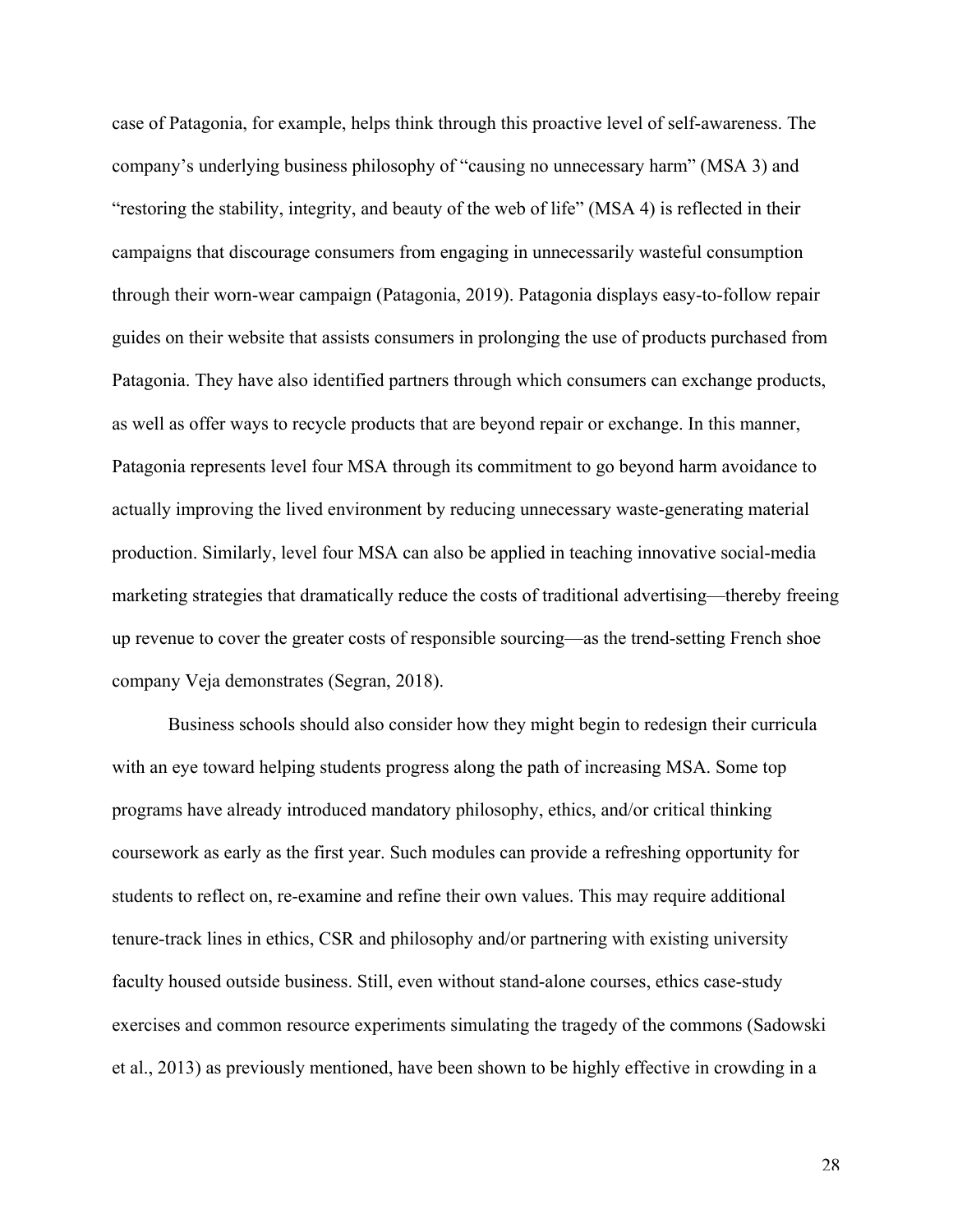culture of MSA. MSA thinking could be tested in further related research exploring the extent to which self-awareness framing language is used to identify or articulate moral rationales, including the extent of their relevance to local versus global issues.

Simultaneously, business school promotion could be anchored in level four MSA, which can be accomplished in three specific ways:

- 1. By targeting and recruiting students already motivated by social purpose, as those students are the ones instigating this cultural shift. This can be accomplished via promotional materials and recruitment presentations and discussions.
- 2. By using civic and prosocial appeals to MSA, instead of crowding out those motivations in an atmosphere dominated by financial incentives. This can be anchored via stakeholder-theoretic modules in introductory coursework and core stand-alone courses in business ethics and CSR.
- 3. By re-envisioning their curricula as gateways to deeply rewarding careers, instead of mere pathways to profit, power, and social status. This can be accomplished via modules on health and wellbeing in organizational behavior as well as via inviting ethical leaders to give public talks.

This is not to say that business education should be re-conceived as a form of social service training or that there is no place therein for financial incentives. Only that such incentives should not be framed as end-goals in themselves but merely as economic means to achieving greater fulfilment. For while research has shown that financial incentives can crowd out moral motives in West Point cadets (Wrzesniewski et al., 2014), it turns out that they can also be used to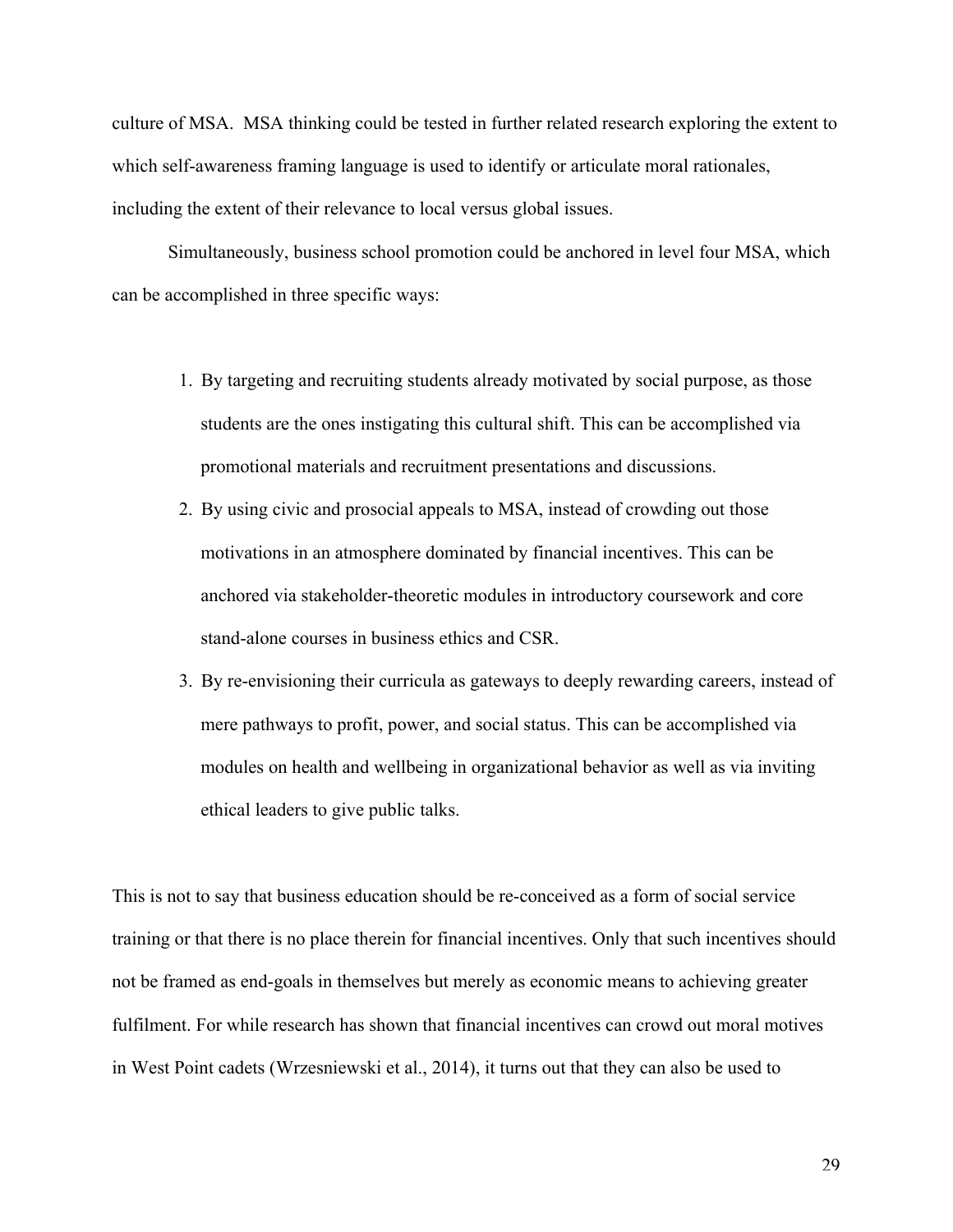buttress those same motives if framed as such, both within and beyond educational contexts. Students for example have been shown to succeed at higher rates when given economic incentives for high performance without crowding out moral motives so long as those incentives are framed as purely symbolic rewards for achieving something otherwise far more important. This framing is accomplished so long as the amount of the financial reward remains of relatively insignificant material value, say \$100-\$500 for passing a competitive essay or project competition in ethics and social responsibility (Sandel, 2012). Similar awards for faculty excellence in teaching, research, and service in in such areas can also be effective. The reward in such cases acts as a priding trigger of positive MSA. Similarly, economic disincentives such as fines can also buttress moral motives so long as they are clearly framed as negative moral signals, thus acting as subtle shaming triggers of negative MSA. This is why nominal plastic bag fees in Irish grocery stores and voting fines in Belgium and Australia, for example, have worked so effectively. It is not so much their cost as their symbolic normative significance that acts as a deterrent, such that economic disincentives for not showing up to vote or having to purchase disposable grocery bags act as a moral shaming trigger for shirking one's civic duty (Bowles, 2016). College campuses can implement similar strategies in order to encourage students and faculty to engage in greater environmental and civic responsibility. The right moral framing can effectively prevent punitive fines from collapsing into innocuous fees by couching them within clearly-articulated moral messaging. Unfortunately, absent such messaging, fines often *will* morph into fees, thereby crowding out moral motives and replacing them with economic ones.

To keep these trends from continuing on a wider cultural scale, business schools need to start re-framing the promise of future financial reward as merely the means to achieving far greater personal and social ends instead of as the ultimate aim in itself, which can be corrosive to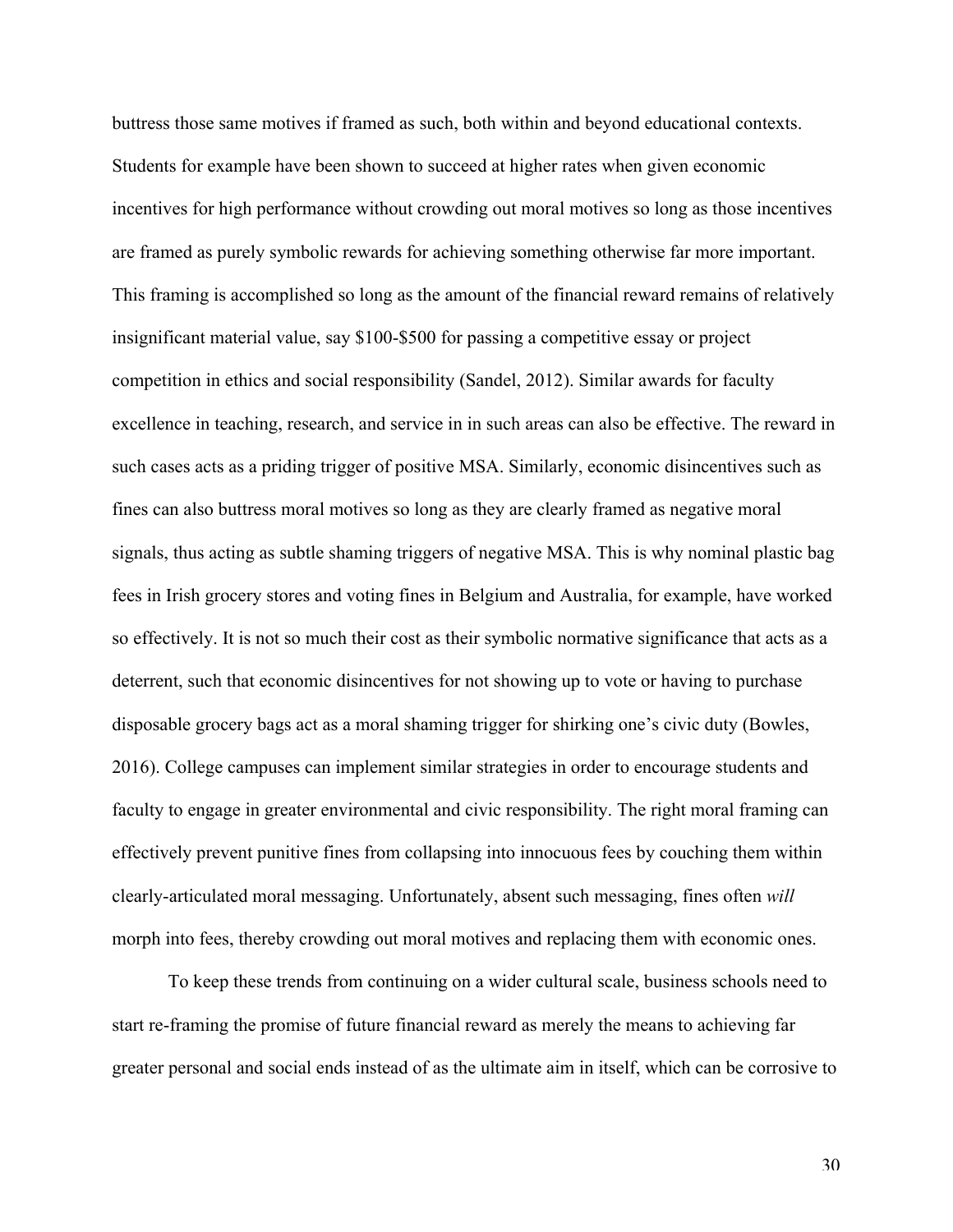virtuous character. As the MSA research suggests, persons on lower levels can advance to higher ones given the apt organizational contexts. Business schools can start orchestrating this process by highlighting alumni who have had successful and deeply satisfying careers in the social contribution sense without necessarily being celebrity movers and shakers or achieving great wealth.

#### **Conclusion**

The great influence business schools now enjoy both within universities and the wider culture has shifted the societal burden of educational leadership squarely onto their shoulders. Ultimately, they can only live up to this responsibility by repositioning themselves with social contribution firmly placed at the center of their missions. This can be accomplished by crowding in a culture of moral self-awareness centered on reframing the purpose of business, reframing the meaning of professional success, and reframing the ethos of business education itself. Of course, students in business—or any other fields for that matter—aren't likely to one day all become virtuously-motivated change agents. While most are decidedly not, given the current cultural climate, many may still be re-oriented to a significant extent using the comprehensive approach we advance. Lawrence Kohlberg soberingly observed that only 20 percent of the general population during his time managed to reach the higher stages of moral development (Kohlberg, 1981). If this remains an accurate assessment, it leaves us much room for improvement. Broadbased cultural shifts can and do happen, and moral progress is a well-established historical phenomenon even with respect to business (Friedland & Cole, 2017). While there are no magic bullets here, business schools have considerable power to push this evolving conversation forward. Leveraging the motivational power of moral self-awareness may help them to more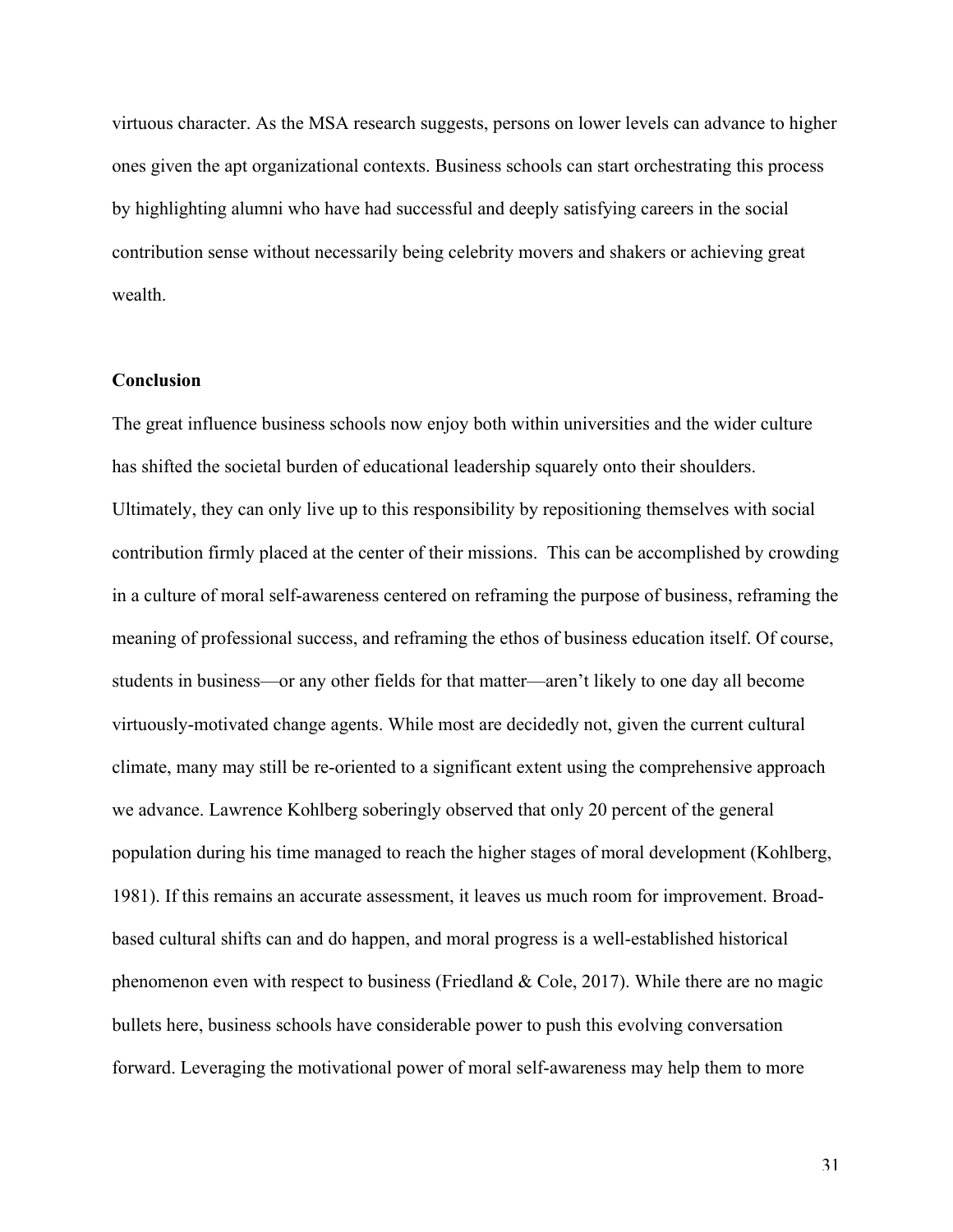effectively achieve this aim. In so doing, they will not only help secure their own futures in an increasingly uncertain landscape but may finally lead us out of the tunnel of economic necessity into daylight.

# **References**

- The Economist. (2019). A 25-year battle to improve the image of McDonald's. Retrieved from https://www.economist.com/business/2019/02/07/a-25-year-battle-to-improve-the-imageof-mcdonalds.
- Aquino, K. & Reed II, A. (2002). The self-importance of moral identity. Journal of *Personality and Social Psychology*, 83, 1423-1440.
- Andrade, J. (2015). Reconceptualizing whistleblowing in a complex world. *Journal of Business Ethics*, 128(2), 321-335.
- Aristotle. (2011). Aristotle's Nicomachean Ethics, University of Chicago Press, Chicago, IL.
- Ashman, I. (2007). Existentialism and Leadership: A Response to John Lawler with Some Further Thoughts, Leadership, 3(1), 91-106.
- AthensCEO. (2018). American Financial Benefits Center: Major Companies Skipping Degree Requirements for Some Jobs. Retrieved from http://athensceo.com/news/2018/09/american-financial-benefits-center-major-companiesskipping-degree-requirements-some-jobs/.
- Atiq, E. H. (2014). Why motives matter: Reframing the crowding out effect of legal incentives. Yale Law Journal, 123, 862-1117.
- Badaracco, J. L. Jr. (1997). Defining Moments: When Managers Must Choose between Right and Right, Harvard Business Press.
- Bansal, T. (2019). Why I no longer believe in the stakeholder perspective. Retrieved from https://www.nbs.net/articles/why-i-no-longer-believe-in-the-stakeholder-perspective
- Barker, E. (2017). Barking Up the Wrong Tree: The Surprising Science Behind Why Everything You Know About Success Is (Mostly) Wrong, HarperCollins, New York.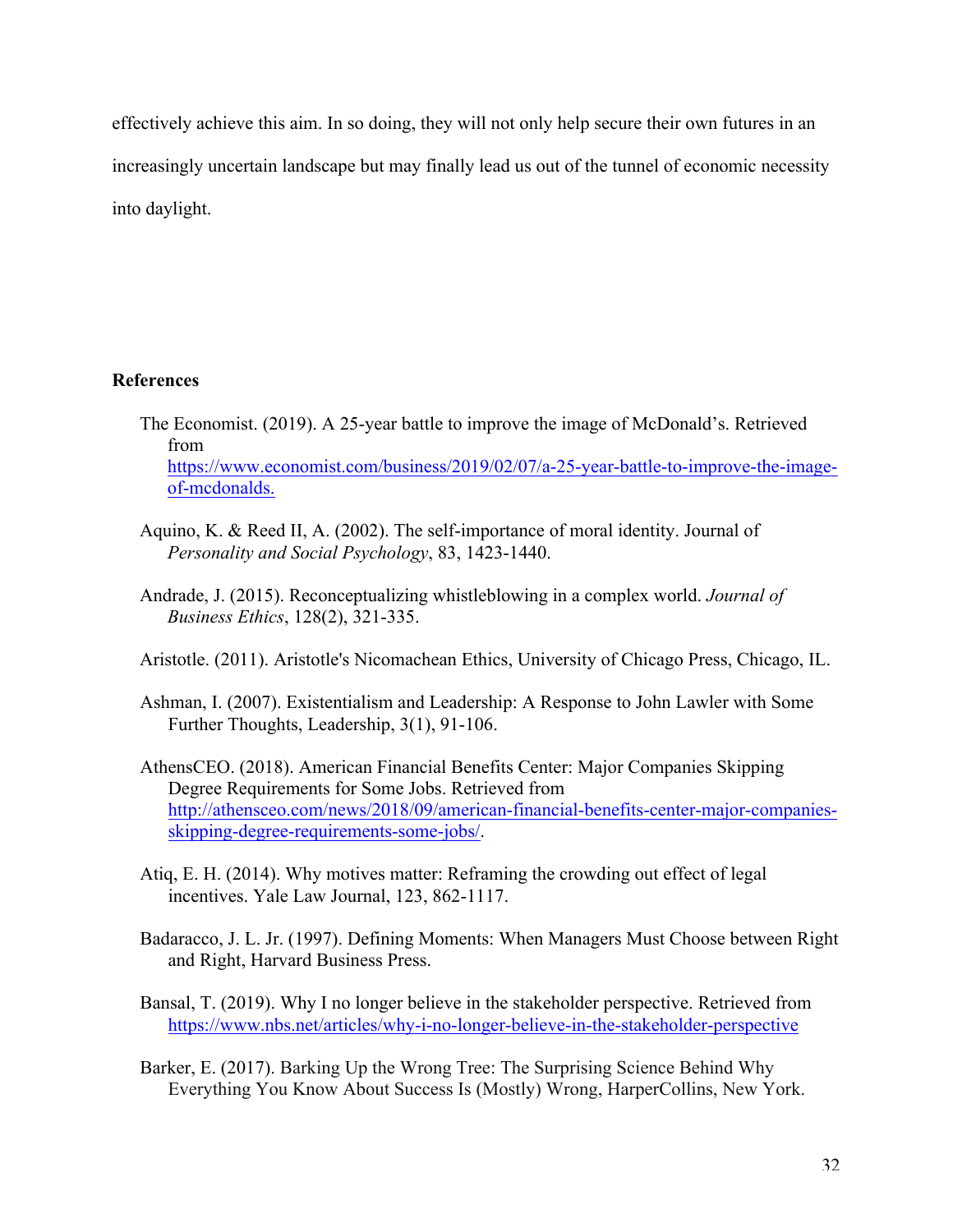- Barnett, M. L. (2019). The Business Case for Corporate Social Responsibility: A Critique and an Indirect Path Forward. *Business & Society*, 58(1), 167-190.
- Battilana, J., Pache, A., Sengul, M., & Kimsey, M. (2017). The Dual-Purpose Playbook, *Harvard Business Review*, 97, 124-133.
- Bhattacharya, C. B., & Sen, S. (2004). Doing better at doing good: When, why, and how consumers respond to corporate social initiatives. *California Management Review*, 47(1), 9-24.
- Bowles, S. (2016). The Moral Economy: Why Good Incentives are No Substitute for Good Citizens. Yale.
- Buller, P. F., & McEvoy, G. M. (2016). A Model for Implementing a Sustainability Strategy through HRM Practices. *Business and Society Review*, 121(4), 465–495.
- Burchell, J., Kennedy, S., & Murray, A. (2015). Responsible management education in UK business schools: Critically examining the role of the United Nations Principles for Responsible Management Education as a driver for change. *Management Learning*, 46, 479-497.
- Businessweek. (2018). Best B-Schools. Retrieved from https://www.bloomberg.com/business-schools/2018/.
- Byrne, J. (2019). It's Official: The MBA Degree is in Crisis. *Forbes*. Retrieved from https://www.forbes.com/sites/poetsandquants/2019/08/20/its-official-the-mba-degree-isin-crisis
- Byrne, J. A. (2010). Meet the enemy of the MBA. *Fortune*. Retrieved from https://fortune.com/2010/11/16/meet-the-enemy-of-the-mba/.
- Byrne, J. A. (2011). B-school rankings outrank academic quality for job recruiters. *Fortune*. Retrieved from http://fortune.com/2011/05/12/b-school-rankings-outrank-academic-quality-for-jobrecruiters/.
- Caplan, B. (2018). The Case Against Education: Why the Education System is a Waste of Time and Money. Princeton.
- CBS News. 2017. Fortune reveals America's top 500 companies Retrieved from https://www.cbsnews.com/news/fortune-500-revealed-2017-list-revenue-largestcorporations/.

Chandler, D. (2017). Strategic Corporate Social Responsibility, Sage. Washington D.C.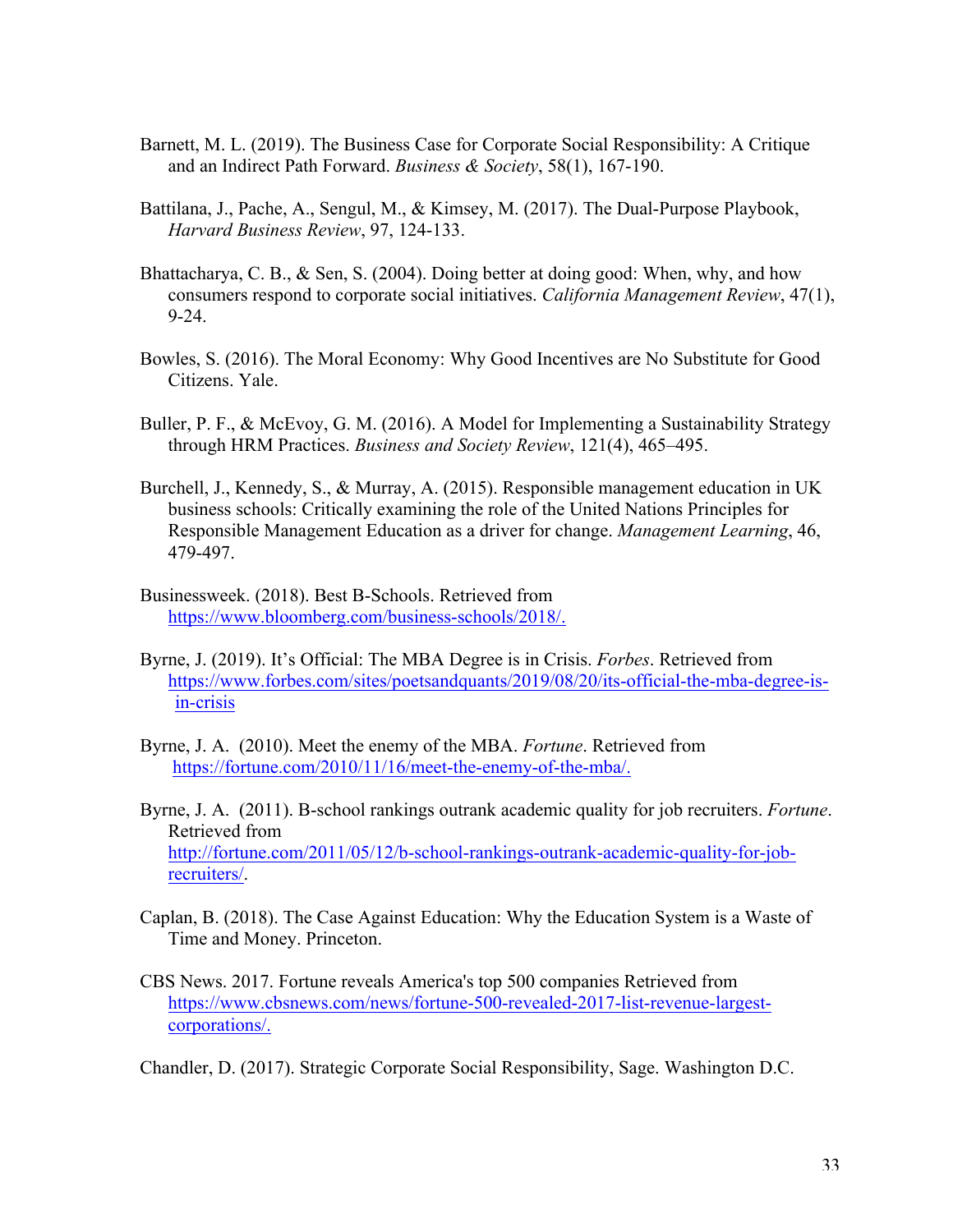- Christensen, L. J., Peirce, E., Hartman, L. P., Hoffman, W. M., & Carrier, J. (2007). Ethics, CSR, and sustainability education in the Financial Times top 50 global business schools: Baseline data and future research directions. *Journal of Business Ethics*, 73, 347-368.
- Cialdini, R. B., Kallgren, C. A., & Reno, R. R. (1991). A focus theory of normative conduct: A theoretical refinement and reevaluation of the role of norms in human behavior. *Advances in Experimental Social Psychology*, 24, 201-234.
- Collins, J. C., & Porras, J. I. (1994). Built to last. Successful Habits of Visionary Companies. New York.
- Conley, B. (2019). The Great Enrollment Crash: Students aren't showing up. And it's only going to get worse. Retrieved from https://www.chronicle.com/interactives/20190906-Conley.

Cone, (2016). Cone Communications Millennial Employee Engagement Study. Retrieved from http://www.conecomm.com/research-blog/2016-millennial-employee-engagementstudy#download-the-research.

- Dennis, G. (2017). Amazon fixed the most annoying thing about receiving online orders, *Business Insider*. Retrieved from https://www.businessinsider.com.au/amazon-fixes-packaging-to-be-more-efficient-2017- 12.
- Doherty, B., Meehan, J., & Richards, A. (2015). The business case and barriers for responsible management education in business schools. *Journal of Management Development*, 34, 34-60.
- Duska, R. F. (1997). The why's of business revisited. In From the Universities to the Marketplace: The Business Ethics Journey (pp. 191-199). Springer, Dordrecht.
- Edelson, S. A. (2017). Promethian Business: From Financial Hedonism to Financial *Eudaimonia. Journal of Management Inquiry*. 28(4), 1-6.
- Ellik, A. B., Westbrook, A. & Kessel, J. M. (2018). Operation Infektion, *New York Times*, Retrieved from https://www.nytimes.com/2018/11/12/opinion/russia-meddling-disinformation-fakenews-elections.html
- Feloni, R., & Baer, D. (2014). The 25 Most Successful Harvard Business School Graduates. Retrieved from https://www.businessinsider.com/famous-harvard-business-school-alumni-2014-9?IR=T.
- Fink, L. (2018). Larry Fink's letter to CEOs: A Sense of Purpose. Retrieved from https://www.blackrock.com/corporate/investor-relations/larry-fink-ceo-letter.

Frank, R. H. (2020). Under the Influence: Putting Peer Pressure to Work. Princeton.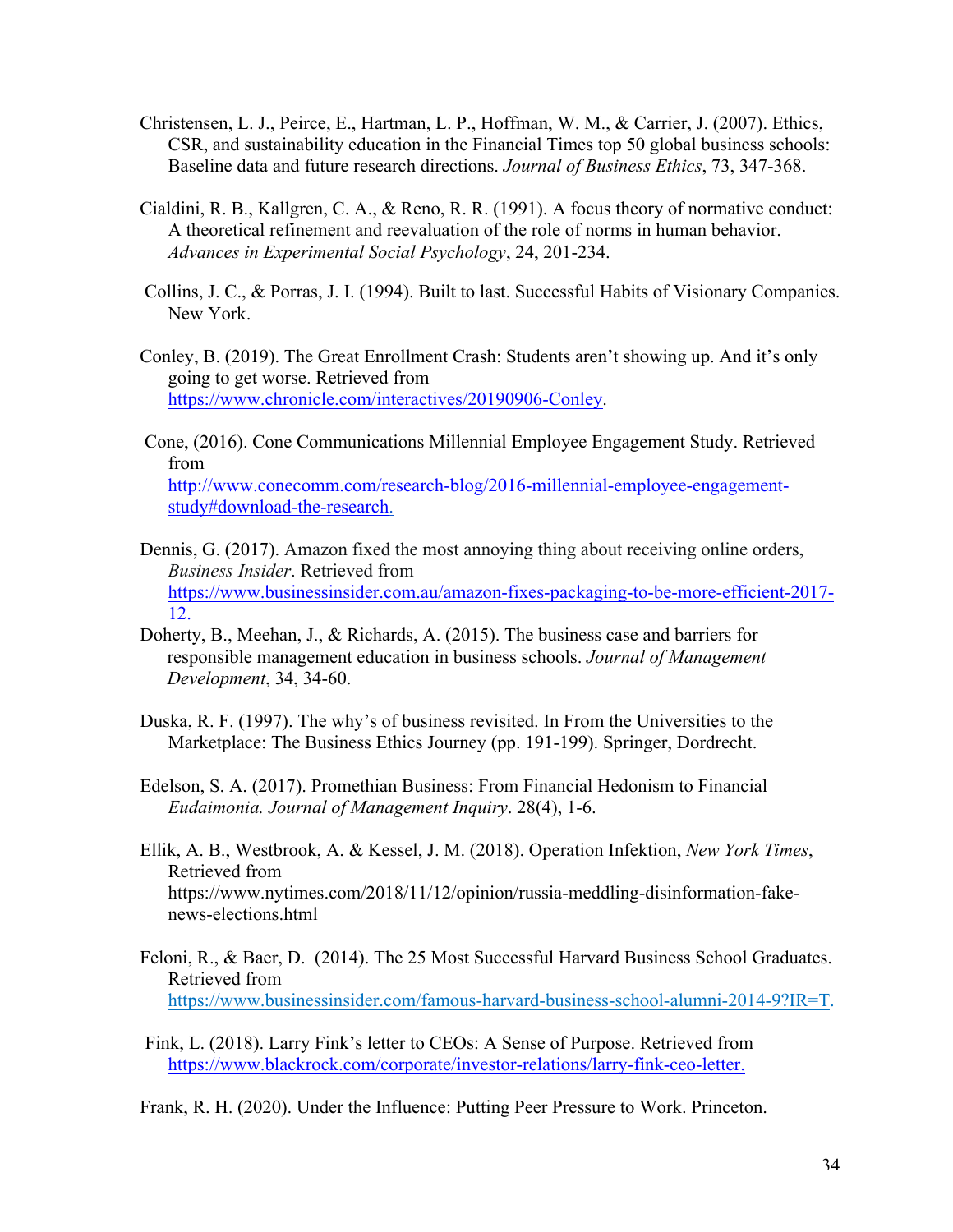- Freeman, R. E. (2017). The new story of business: Towards a more responsible capitalism. *Business and Society Review*, 122, 449-465.
- Freeman, R. E. (2010). Strategic management: A stakeholder approach. Cambridge University Press.
- Freeman, R. E., Wicks, A. C., & Parmar, B. (2004). Stakeholder theory and "the corporate objective revisited". *Organization Science*, 15, 364-369.
- Freeman, R. E., & Ginena, K. (2015). Rethinking the purpose of the corporation: Challenges from stakeholder theory. Notizie di Politeia, 31(117), 9-18.
- Friedland, J. (2019). Activating Moral Agency by Design: A Model for Ethical AI Development. *MIT Sloan Management Review*, 60(4), 2019.
- Friedland, J. (2018). To Weather Reputational Storms, Get Caught Doing the Right Thing. Irish Times. Retrieved from https://www.irishtimes.com/business/work/to-weather-reputational-storms-get-caughtdoing-the-right-thing-1.3351955.
- Friedland, J. (2012). Beyond Empiricism: Realizing the Ethical Mission of Management. *Business and Society Review*, 117, 329-356.
- Friedland, J. & Cole, B. M. (2019). From Homo-Economicus to Homo-Virtus: A System-Theoretic Model for Raising Moral Self-Awareness. *Journal of Business Ethics*, 155(1), 191-205.
- Friedman, M. (1970). The Social Responsibility of Business Is to Increase Its Profits. Retrieved from https://www.nytimes.com/1970/09/13/archives/a-friedman-doctrine-the-socialresponsibility-of-business-is-to.html.
- Fry, L. W. (2003). Toward a theory of spiritual leadership, *The Leadership Quarterly*, 14(6), 693-727.
- Ghoshal, S. (2005). Bad management theories are destroying good management practices. *Academy of Management Learning & Education*, 4(1), 75-91.
- Giacalone, R. A. & Promislo, M. D. (2019). The Menace of Misinformation: Faculty Misstatements in Management Education and Their Consequences. *Journal of Management Education*, DOI 1052562919826613.
- Giacalone, R. A. & Jurkiewicz, C. L. (2004). The interaction of materialist and postmaterialist values in predicting dimensions of personal and social identity, *Human Relations*, 57(11), 1379-1405.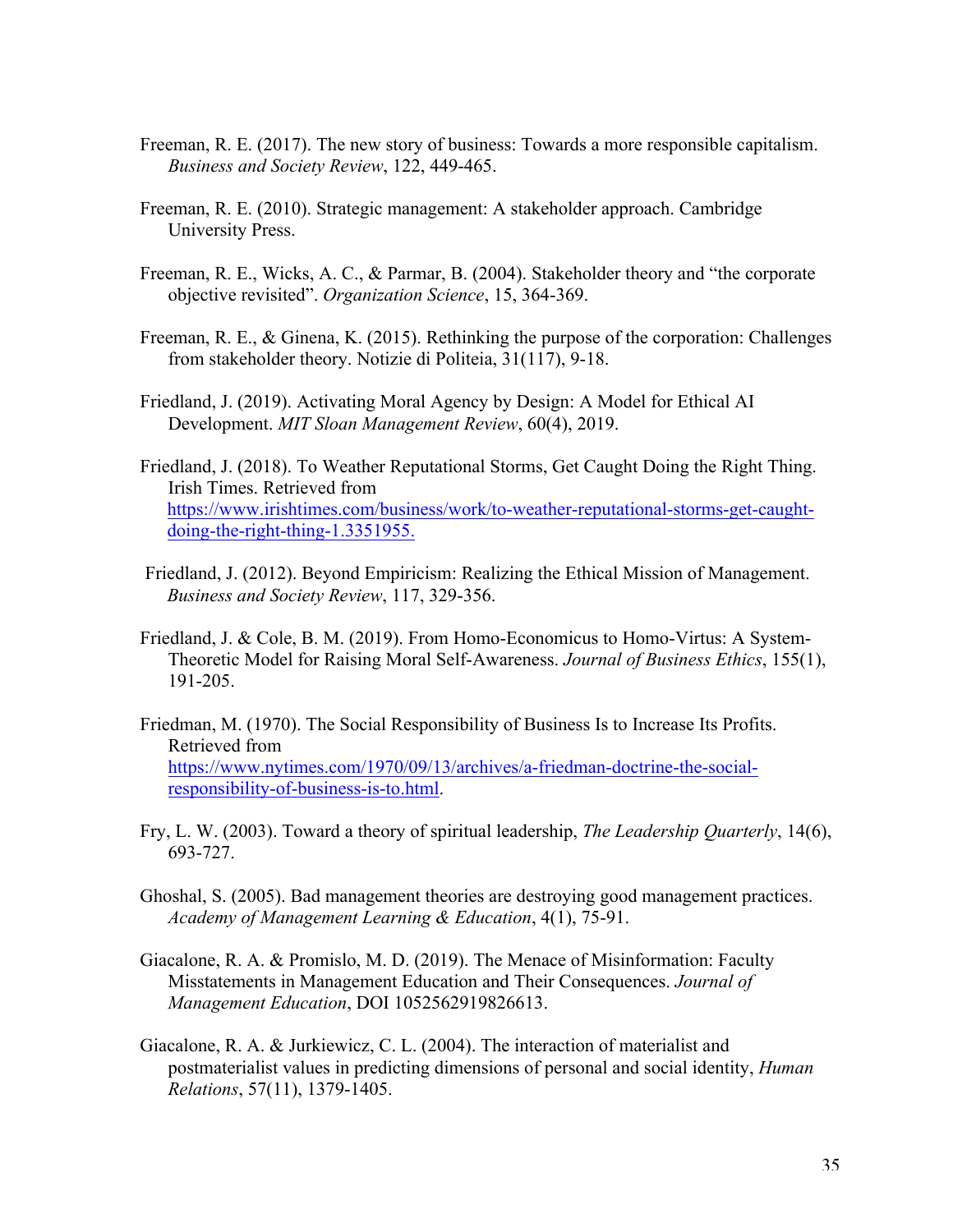- Giacalone, R. A. & Promislo, M. D. (2006). Business Ethics and Social Responsibility Education: Shifting the Worldview, *Academy of Management Learning & Education*, 5(3), 266-277.
- Giacalone, R. A. & Promislo, M. D. (2013). Broken When Entering: The Stigmatization of Goodness and Business Education, *Academy of Management Learning & Education*, 12(1), 86-101.
- Gino, F. and Pierce, L. (2009). The abundance effect: Unethical behavior in the presence of wealth. *Organizational Behavior and Human Decision Processes*, 109, 142-155.
- Golpadas, A. (2014). Marketplace sentiments. *Journal of Consumer Research*, 41, 995-1014.
- Gond, J.-P., Palazzo, G., & Basu, K. (2009). Reconsidering Instrumental Corporate Social Responsibility through the Mafia Metaphor. *Business Ethics Quarterly*, 19, 57-85.
- Gratton, L. (2013). Restoring faith in leadership. Retrieved from https://www.forbes.com/sites/lyndagratton/2013/05/02/restoring-faith-inleadership/#4f04d5912381.
- Greathouse, J. (2012). Business Tips From College Dropouts: Zuckerberg, Jobs, Gates, Dell, Ellison, Branson and Disney, *Forbes*. Retrieved from https://www.forbes.com/sites/johngreathouse/2012/06/05/business-tips-from-collegedropouts-zuckerberg-jobs-gates-dell-ellison-branson-and-disney/#695cb735377a.
- Guerrera, F. (2009). Welch condemns share price focus. *Financial Times*. Retrieved from https://www.ft.com/content/294ff1f2-0f27-11de-ba10-0000779fd2ac.
- Harrison, R., Newholm, T., & Shaw, D. (2005). The Ethical Consumer. Sage: London.
- Hoffman, A. J. (2018). The next phase of business sustainability. *Stanford Social Innovation Review*, 16(2), 34-39.
- Hoffman, A. J., & Ehrenfeld, J. R. (2017). The fourth wave: Management science and practice in the age of the Anthropocene. In Corporate Stewardship, 228-246, Routledge.
- Holger, D. & Sardon, M. (2020). BlackRock joins world's largest investor group on climate change. Retrieved from https://www.wsj.com/articles/blackrock-joins-worlds-largest-investor-group-on-climatechange-11578594349
- Hollensbe, E., Wookey, C., Hickey, L., George, G., & Nichols, C. V. (2014). Organizations with purpose. *Academy of Management Journal*, 57(5), 1227-1234.
- Horne, R. (2017). Sharing economy sounds caring, but let's put it to the ethical city test, The Conversation. Retrieved from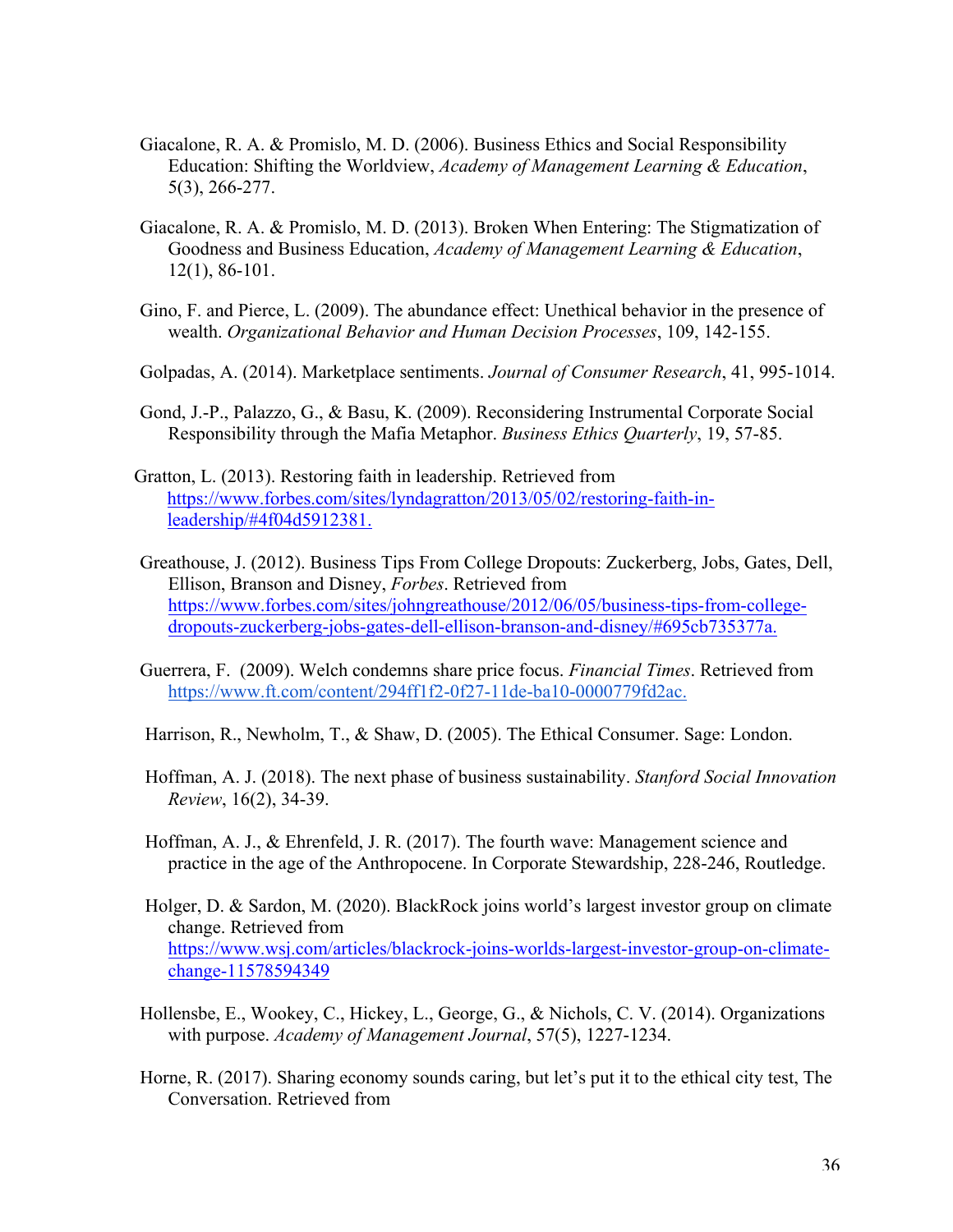https://theconversation.com/sharing-economy-sounds-caring-but-lets-put-it-to-the-ethicalcity-test-87165.

- Hwang, K. & Kim, H. (2016). Are Ethical Consumers Happy? Effects of Ethical Consumers' Motivations Based on Empathy Versus Self-orientation on Their Happiness. *Journal of Business Ethics*, 151, 579-598.
- Jain, T. (2018). Cheap talk can cost when it comes to social responsibility. *Irish Times*. Retrieved from

https://www.irishtimes.com/business/work/cheap-talk-can-cost-when-it-comes-to-socialresponsibility-1.3400257.

- Jain, T. (2017). Decoupling corporate social orientations: A cross-national analysis. *Business & Society,* 56, 1033-1067.
- Jamali, D., Jain, T., Samara, G, & Zoghbi, E. (2018). Understanding CSR Behaviors across the Middle East: A Review and a Research Agenda. In *Academy of Management Proceedings*. Academy of Management, NY.
- Kallis, G. (2017). Radical dematerialization and degrowth. Philosophical Transactions of the Royal Society A: Mathematical, Physical and Engineering Sciences, 375, 2095.
- Karaian, D. (2016) Was it Worth it? *The Economist*. Retrieved from https://www.economist.com/whichmba/mba-diary-was-it-worth-it.
- Keynes, J. M. (1963). Essays in Persuasion, New York: W. W. Norton & Co.
- Kraus, M. W., Cote, S. and Keltner, D. (2010). Social class, contextualism and empathic accuracy. *Psychological Science*, 21, 1716-1723.
- Khurana, R. (2007). From Higher Aims to Hired Hands. Princeton.
- Kohlberg, L. (1981). The Philosophy of Moral Development: Moral Stages and the Idea of Justice, Harper & Row. New York.
- Levin, S. (2017). Uber's scandals, blunders and PR disasters: the full list, *The Guardian*. Retrieved from https://www.theguardian.com/technology/2017/jun/18/uber-travis-kalanick-scandal-prdisaster-timeline.
- London Business School. (2013). Rethinking the responsibility of business leaders. Retrieved from https://www.london.edu/faculty-and-research/lbsr/rethinking-the-responsibility-ofbusiness-leaders.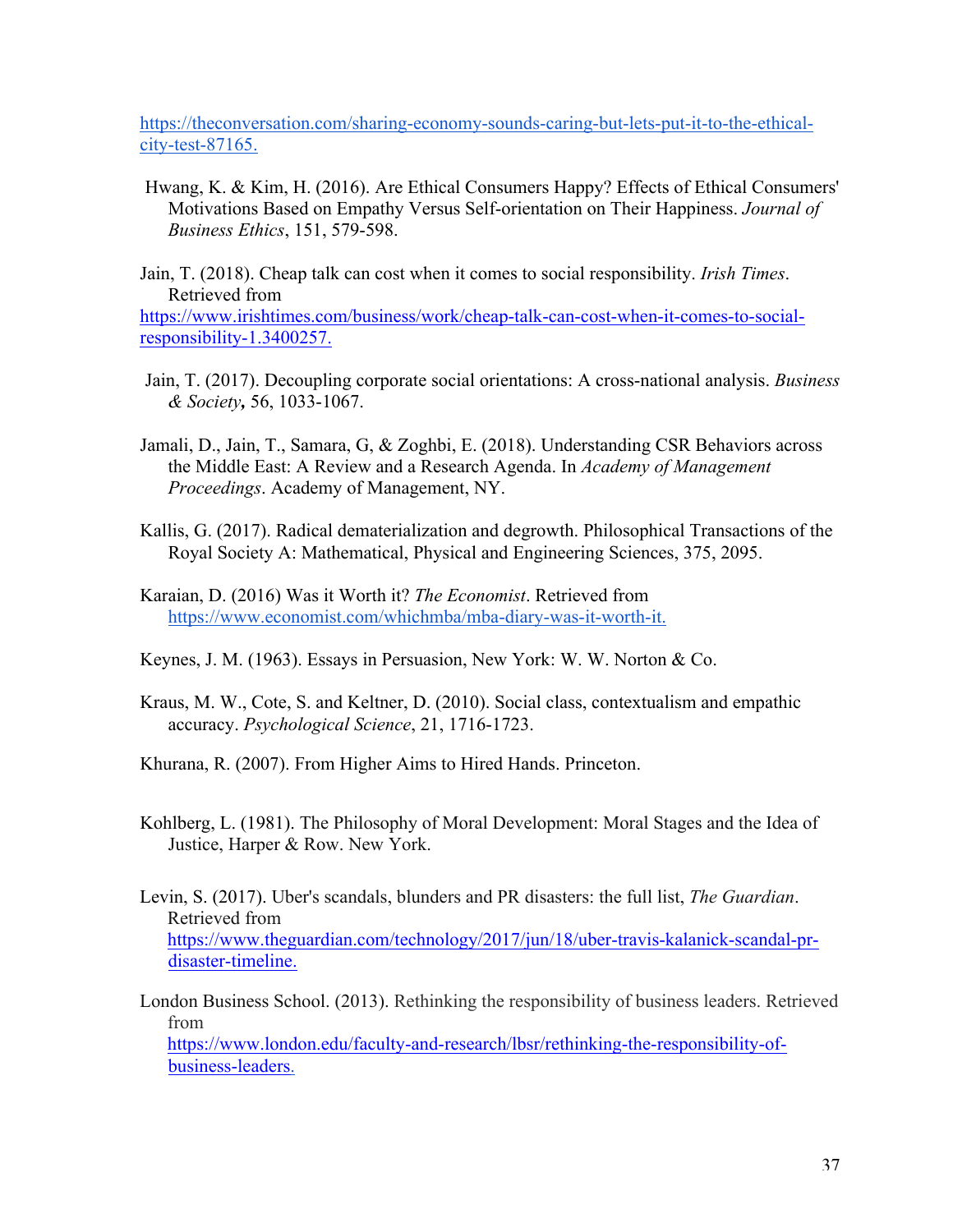- MacLellan, L. (2019). Nearly 200 CEOs just agreed on an updated definition of "the purpose of a corporation". Retrieved from https://qz.com/work/1690439/new-business-roundtable-statement-on-the-purpose-ofcompanies/
- Margolis, J. D., Elfenbein, H. A., & Walsh, J. P. (2009). Does it pay to be good... and does it matter? A meta-analysis of the relationship between corporate social and financial performance. SSRN Working paper. Available at https://papers.ssrn.com/sol3/papers.cfm?abstract\_id=1866371.
- Matten, D., & Moon, J. (2004). Corporate social responsibility. *Journal of Business Ethics*, 54, 323-337.
- McDonald, D., (2017). The Golden Passport: Harvard Business School, the Limits of Capitalism, and the Moral Failure of the MBA Elite, Harper Business, New York.
- McDonald, D. (2018). "When you get wealthy, you start to buy your own bullshit": The Miseducation of Sheryl Sandberg. *Vanity Fair*. Retrieved from https://www.vanityfair.com/news/2018/11/sheryl-sandberg-harvard-business-schoolleadership.
- McWilliams, A., Siegel, D. S., & Wright, P. M. (2006). Corporate social responsibility: Strategic implications. Journal of Management Studies*, 43(1), 1-18.*
- Meet the Most Inspiring Companies of 2018 Inc. 5000. (2018). Retrieved from https://www.inc.com/james-ledbetter/2018-inc5000-us-economic-growth-jobs.html.

Mintel. (2015). Retrieved from

56% of Americans stop buying from brands they believe are unethical. http://www.mintel.com/press-centre/social-and-lifestyle/56-of-americans-stop-buyingfrom-brands-they-believe-are-unethical.

- Moon, J., & Orlitzky, M. (2011). Corporate social responsibility and sustainability education: A trans-Atlantic comparison. *Journal of Management & Organization*, 17, 583-603.
- Moules, J. (2015). Business schools adapt to changing times: Ethics and risk management take centre stage following financial crisis. *Financial Times*. Retrieved from https://www.ft.com/content/b6b5e4a6-0945-11e5-b643-00144feabdc0.
- Moss, J. (2017). Vanishing New York: How a Great City Lost Its Soul. Harper Collins. New York.
- Murray, S. (2017). The World's 15 Top Business Schools For Making A Social Impact. *Business Because*. Retrieved from https://www.businessbecause.com/news/mba-rankings/4853/top-15-schools-for-socialimpact.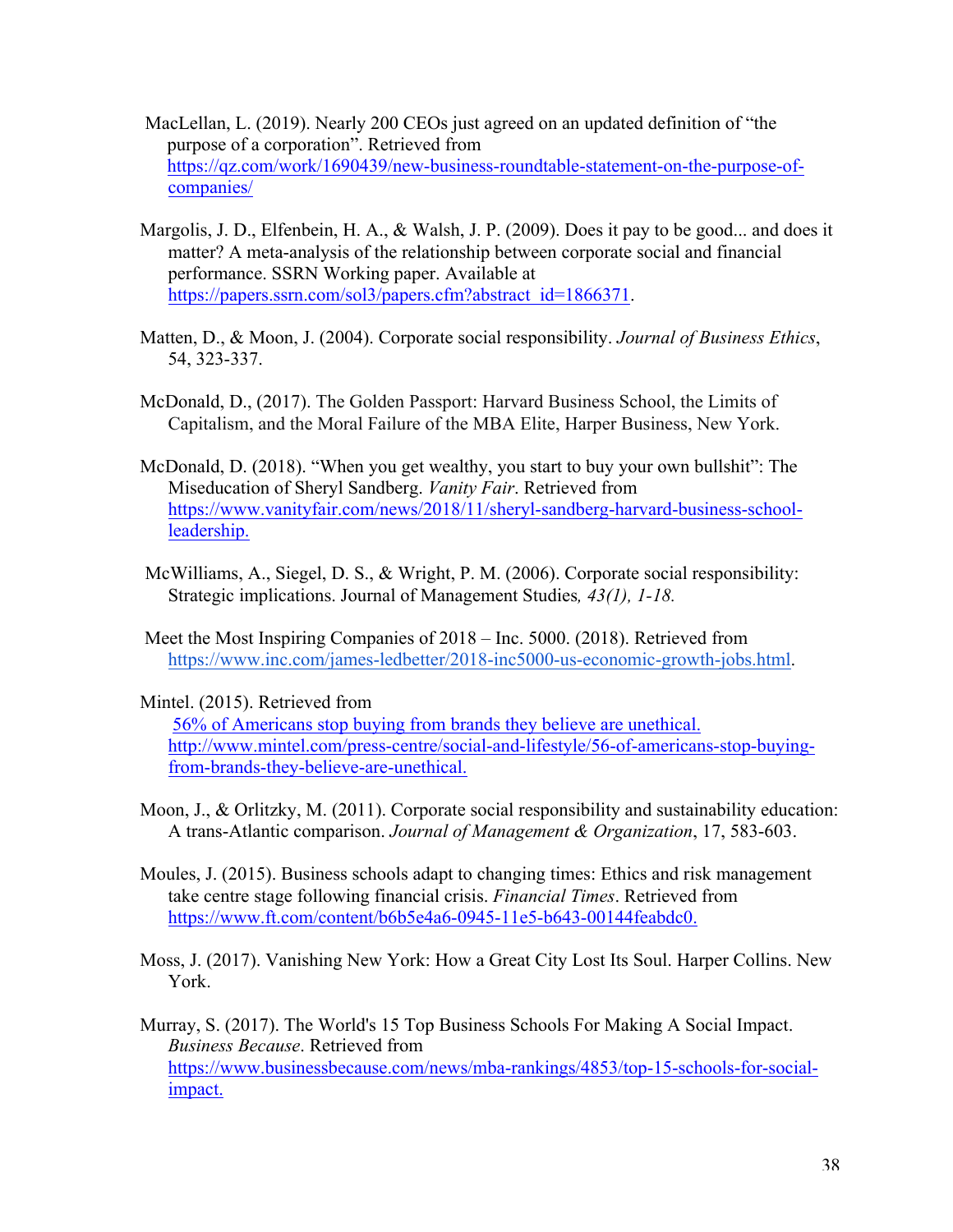- Nash, L & Stevenson, H. (2005). Just Enough: Tools for Creating Success in Your Work and Life, Wiley. New York.
- Natale, S. M. & Doran, C. (2012). Marketization of Education: An Ethical Dilemma. *Journal of Business Ethics*, 105, 187-196.
- Navarro, P. (2008). The MBA Core Curricula of Top-Ranked U.S. Business Schools: A Study in Failure? *Academy of Management Learning & Education*, 7(1), 108-123.
- National Center for Education Statistics (2018). The Condition of Education: National Degree Fields. Retrieved from https://nces.ed.gov/programs/coe/indicator\_cta.asp.
- The Economist. (2016). Nothing special: MBAs are no longer prized by employers. Retrieved from https://www.economist.com/whichmba/nothing-special-mbas-are-no-longer-prizedemployers.
- NUS. (2019). Sustainability in Education 2018. Retrieved from https://nusdigital.s3euwest1.amazonaws.com/document/documents/48400/2811e7b5e6d2 585bbf940a18d3810012/20190213 State of the sector report 2018 DRAFT.pdf.
- Orlitzky, M., Schmidt, F. L., & Rynes, S. L. (2003). Corporate social and financial performance: A meta-analysis. *Organization Studies*, 24, 403-441.
- Ortmans, L. (2018). FT Global MBA ranking 2018: methodology and key. Retrieved from https://www.ft.com/content/1bf3c442-0064-11e8-9650-9c0ad2d7c5b5.
- Parker, B. & Chusmir, L. H. (1991). Motivation Needs and Their Relation to Life Success. *Human Relations*, 44(12), 1301-12.
- Parks-Leduc, L, Milligan, L., Rutherford, M. A. (2020). Can Ethics Be Taught? Examining the Impact of Distributed Ethical Training and Individual Characteristics on Ethical Decision Making. *Academy of Management Learning & Education*, published online 3/26: 2020. Retreived from https://doi.org/10.5465/amle.2018.0157
- Parliament UK. (2018). Returns to a degree. Retrieved from https://researchbriefings.parliament.uk/ResearchBriefing/Summary/CBP-8389.
- Patagonia's Mission Statement (n.d.). Retrieved from https://www.patagonia.com/company-info.html.
- Piff, P. K., Kraus, M. W., Côté, S., Cheng, B. and Keltner, D. (2010). Having less, giving more: The influence of social class on prosocial behavior. *Journal of Personality and Social Psychology*, 99, 771-784.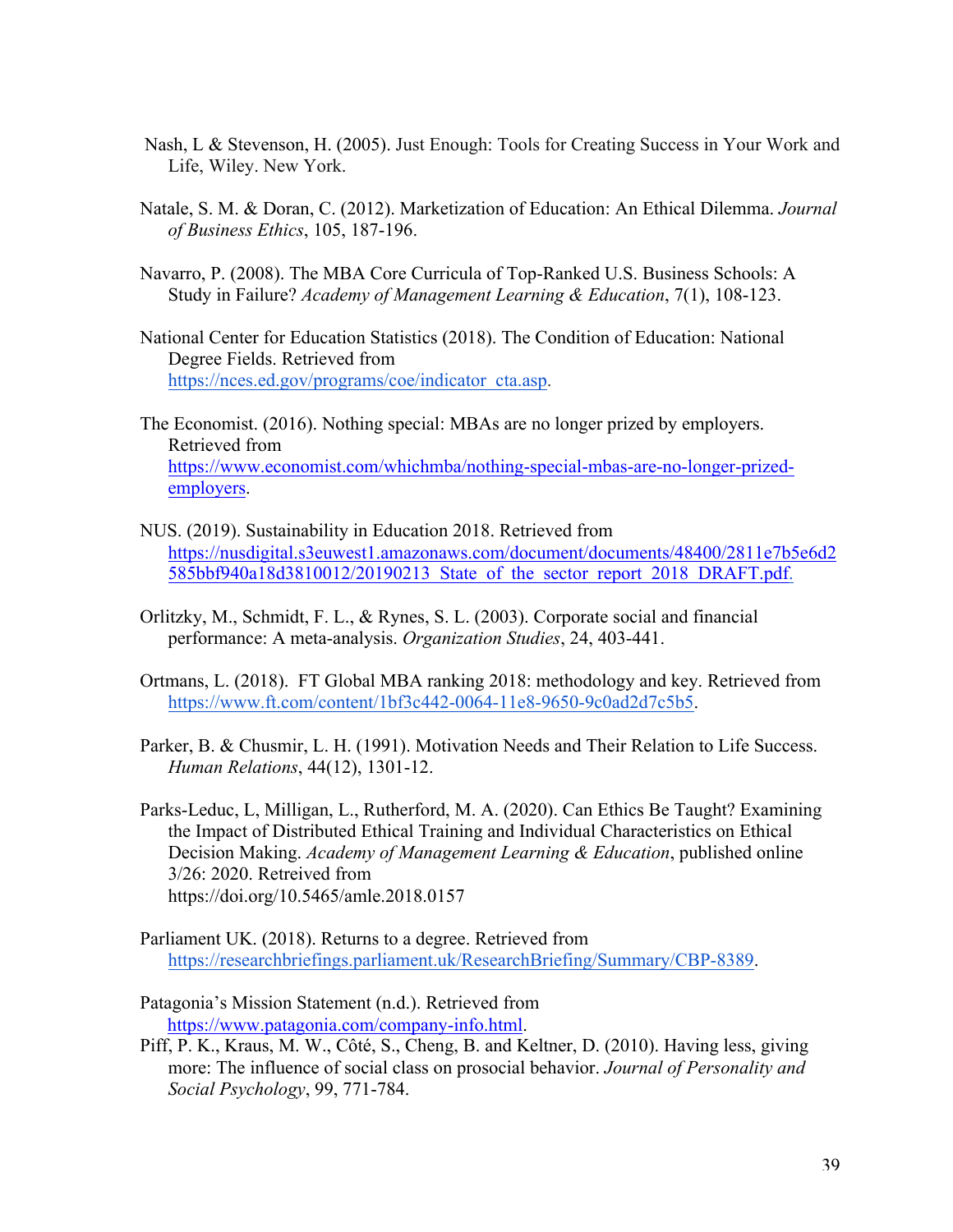- Piff, P. K., Stancato, D. M., Côté, S., Mendoza-Denton, R. and Keltner, D. (2011). Higher social class predicts unethical behavior. *Proceedings of National Academy of Sciences*, 109, 4086-4091.
- Pirson, M. A. & Lawrence, P. R. (2010). Humanism in Business–Toward a Paradigm Shift? *Journal of Business Ethics*, 93, 553-565.
- Pfeffer, J. & Fong, C. T. (2002). The End of Business Schools? Less Success Than Meets the Eye. *Academy of Management Learning & Education*, 1(1), 78-95.
- Pope Francis. (2014). Encyclical letter of the holy father francis on care for our common home. Retrieved from http://w2.vatican.va/content/francesco/en/encyclicals/documents/papafrancesco\_20150524\_enciclica-laudato-si.html.
- Rasche, A., & Escudero, M. (2009). Leading change–The role of the principles for responsible management education. zfwu Zeitschrift für Wirtschafts-und Unternehmensethik, 10(2), 244-250.
- Reed, A., II, & Aquino, K. F. (2003). Moral identity and the expanding circle of moral regard toward out-groups. *Journal of Personality and Social Psychology*, 84, 1270–1286.
- Roberts, N. (1978). Teaching dynamic feedback systems thinking: An elementary view. *Management Science*, 24(8), 836–843.
- Rothman, L. (2016). Putting the Rising Cost of College in Perspective, *Time Magazine*. Retrieved from http://time.com/4472261/college-cost-history/.
- Sadowski, J., Seager, T. P., Selinger, E., Spierre, S. G. and Whyte, K. P. (2013). An experiential, game-theoretic pedagogy for sustainability ethics. *Science and Engineering Ethics*, 19, 1323-1339.
- Sadowski, J. & Pasquale, F. (2015). The Spectrum of Control: A Social Theory of the Smart City. *First Monday*, 20(7).
- Sadowski, J., Seager, T. P., Selinger, E., Spierre, S. G. and Whyte, K. P. (2015). Intergroup cooperation in common pool resource dilemmas: The role of ethical leadership. *Science and Engineering Ethics*, 5, 1197-1219.
- Sandel, M. J. (2012). What Money Can't Buy: The Moral Limits of Markets, Farrar, Straus and Giroux. New York.
- Sartre, J. P. (1993). Being and Nothingness, Simon and Schuster. New York.
- Scott, M. (2015). Sustainability now key selling point for business schools attracting students, *The Guardian*. Retrieved from